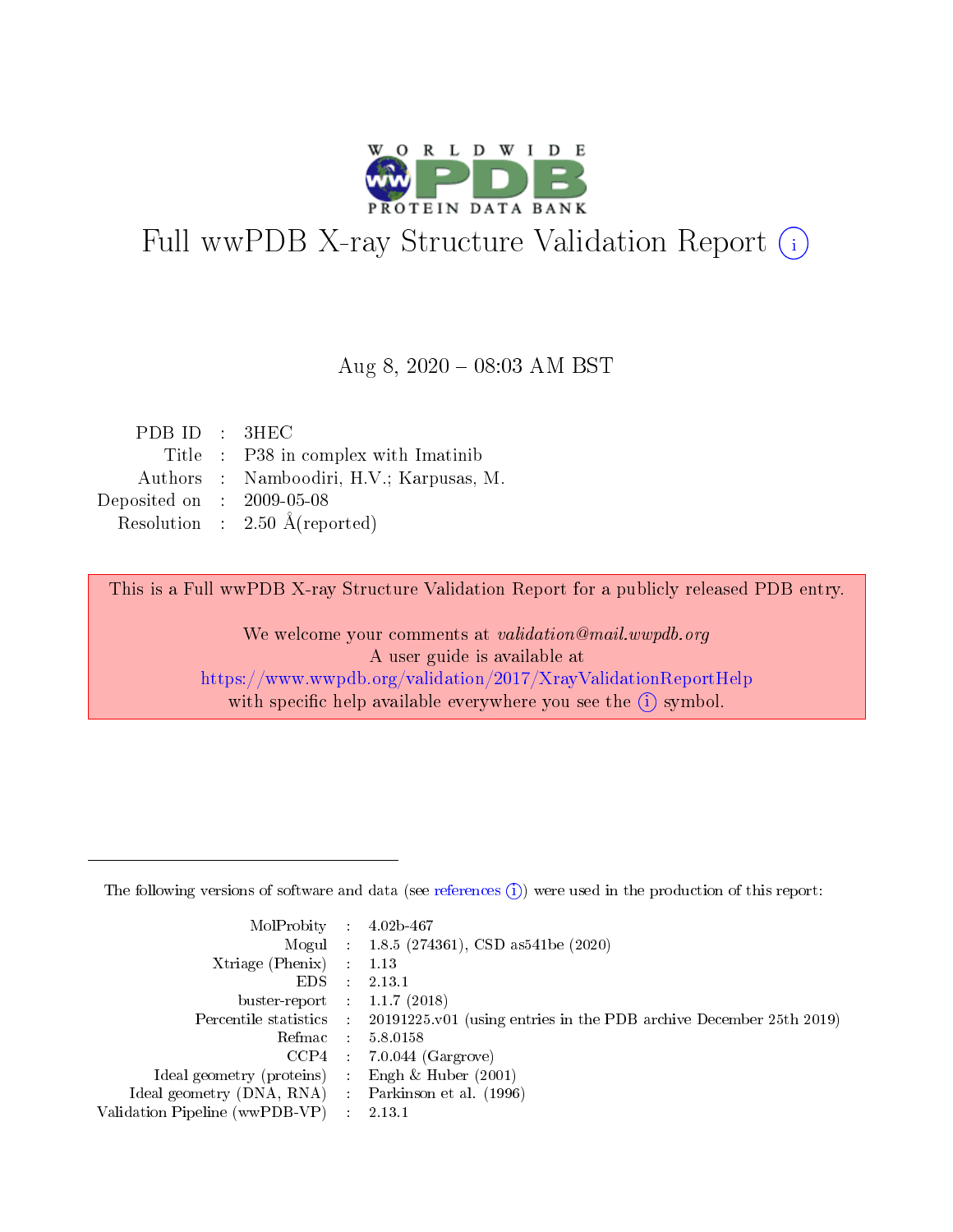## 1 [O](https://www.wwpdb.org/validation/2017/XrayValidationReportHelp#overall_quality)verall quality at a glance  $(i)$

The following experimental techniques were used to determine the structure: X-RAY DIFFRACTION

The reported resolution of this entry is 2.50 Å.

Percentile scores (ranging between 0-100) for global validation metrics of the entry are shown in the following graphic. The table shows the number of entries on which the scores are based.



| Metric                | Whole archive        | <b>Similar resolution</b>                                 |
|-----------------------|----------------------|-----------------------------------------------------------|
|                       | $(\#\text{Entries})$ | $(\#\text{Entries}, \text{resolution range}(\text{\AA}))$ |
| $R_{free}$            | 130704               | $4661(2.50-2.50)$                                         |
| Clashscore            | 141614               | $5346$ $(2.50-2.50)$                                      |
| Ramachandran outliers | 138981               | $5231 (2.50 - 2.50)$                                      |
| Sidechain outliers    | 138945               | $5233(2.50-2.50)$                                         |
| RSRZ outliers         | 127900               | $4559(2.50-2.50)$                                         |

The table below summarises the geometric issues observed across the polymeric chains and their fit to the electron density. The red, orange, yellow and green segments on the lower bar indicate the fraction of residues that contain outliers for  $>=3, 2, 1$  and 0 types of geometric quality criteria respectively. A grey segment represents the fraction of residues that are not modelled. The numeric value for each fraction is indicated below the corresponding segment, with a dot representing fractions  $\epsilon=5\%$  The upper red bar (where present) indicates the fraction of residues that have poor fit to the electron density. The numeric value is given above the bar.

| Mol       | $\alpha$ hain | Length     | Quality of chain |     |          |  |  |  |
|-----------|---------------|------------|------------------|-----|----------|--|--|--|
|           |               |            | 2%               |     |          |  |  |  |
| <u>д.</u> | . .           | 248<br>ノせい | 63%              | 22% | 5%<br>9% |  |  |  |

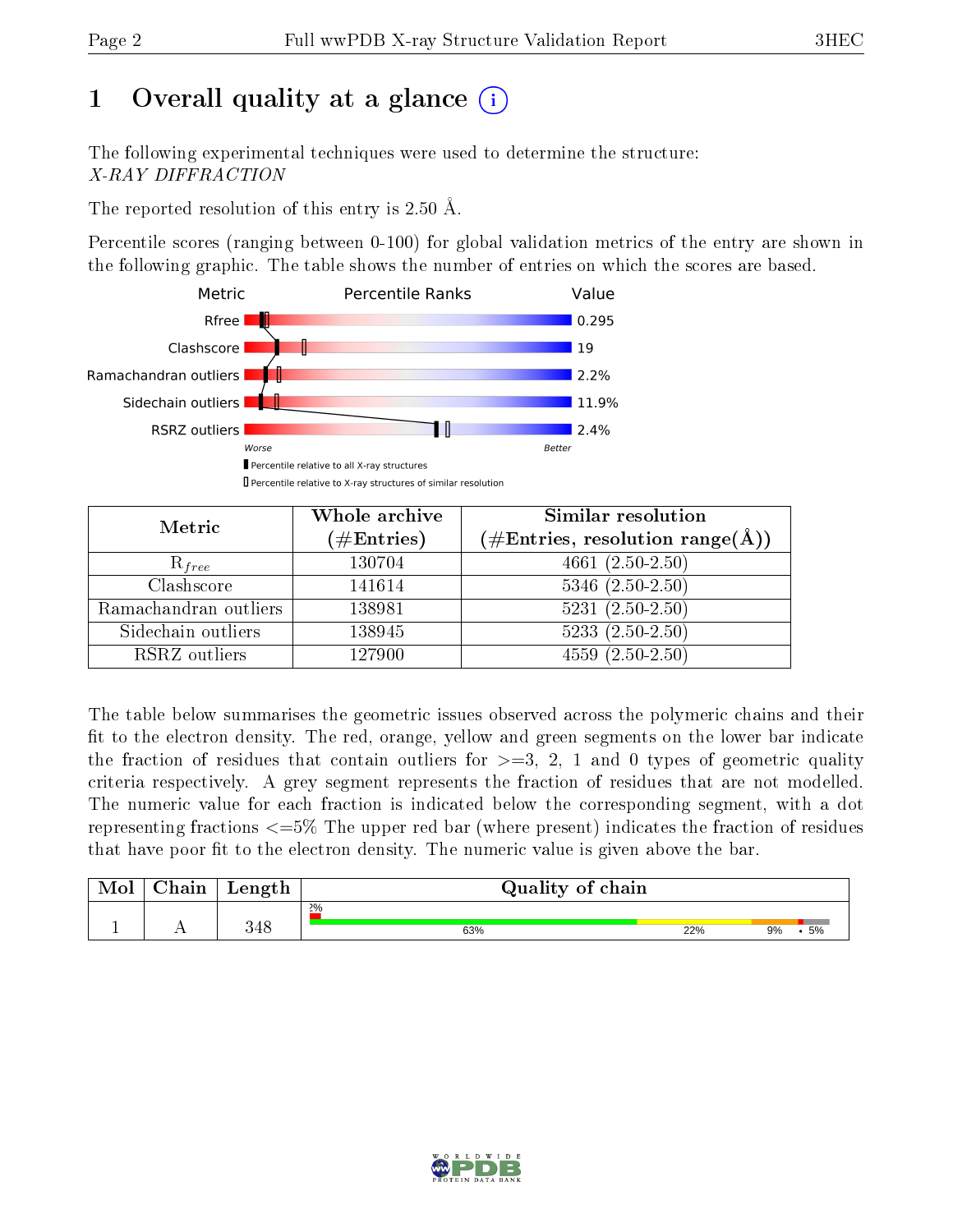# 2 Entry composition (i)

There are 4 unique types of molecules in this entry. The entry contains 2830 atoms, of which 0 are hydrogens and 0 are deuteriums.

In the tables below, the ZeroOcc column contains the number of atoms modelled with zero occupancy, the AltConf column contains the number of residues with at least one atom in alternate conformation and the Trace column contains the number of residues modelled with at most 2 atoms.

Molecule 1 is a protein called Mitogen-activated protein kinase 14.

| Mol | Chain | Residues | Atoms                    |     |     |      | $\mid$ ZeroOcc $\mid$ AltConf $\mid$ Trace |  |  |
|-----|-------|----------|--------------------------|-----|-----|------|--------------------------------------------|--|--|
|     |       | 329      | $\mathrm{Total}$<br>2684 | 725 | 460 | -487 |                                            |  |  |

 Molecule 2 is 4-(4-METHYL-PIPERAZIN-1-YLMETHYL)-N-[4-METHYL-3-(4-PYRID IN-3-YL-PYRIMIDIN-2-YLAMINO)-PHENYL]-BENZAMIDE (three-letter code: STI) (formula:  $C_{29}H_{31}N_7O$ ).



|  | Mol   Chain   Residues | Atoms     |    |  |  | $\rm{ZeroOcc} \mid \rm{AltConf}$ |  |
|--|------------------------|-----------|----|--|--|----------------------------------|--|
|  |                        | Total C N |    |  |  |                                  |  |
|  |                        |           | 20 |  |  |                                  |  |

• Molecule 3 is octyl beta-D-glucopyranoside (three-letter code: BOG) (formula:  $C_{14}H_{28}O_6$ ).

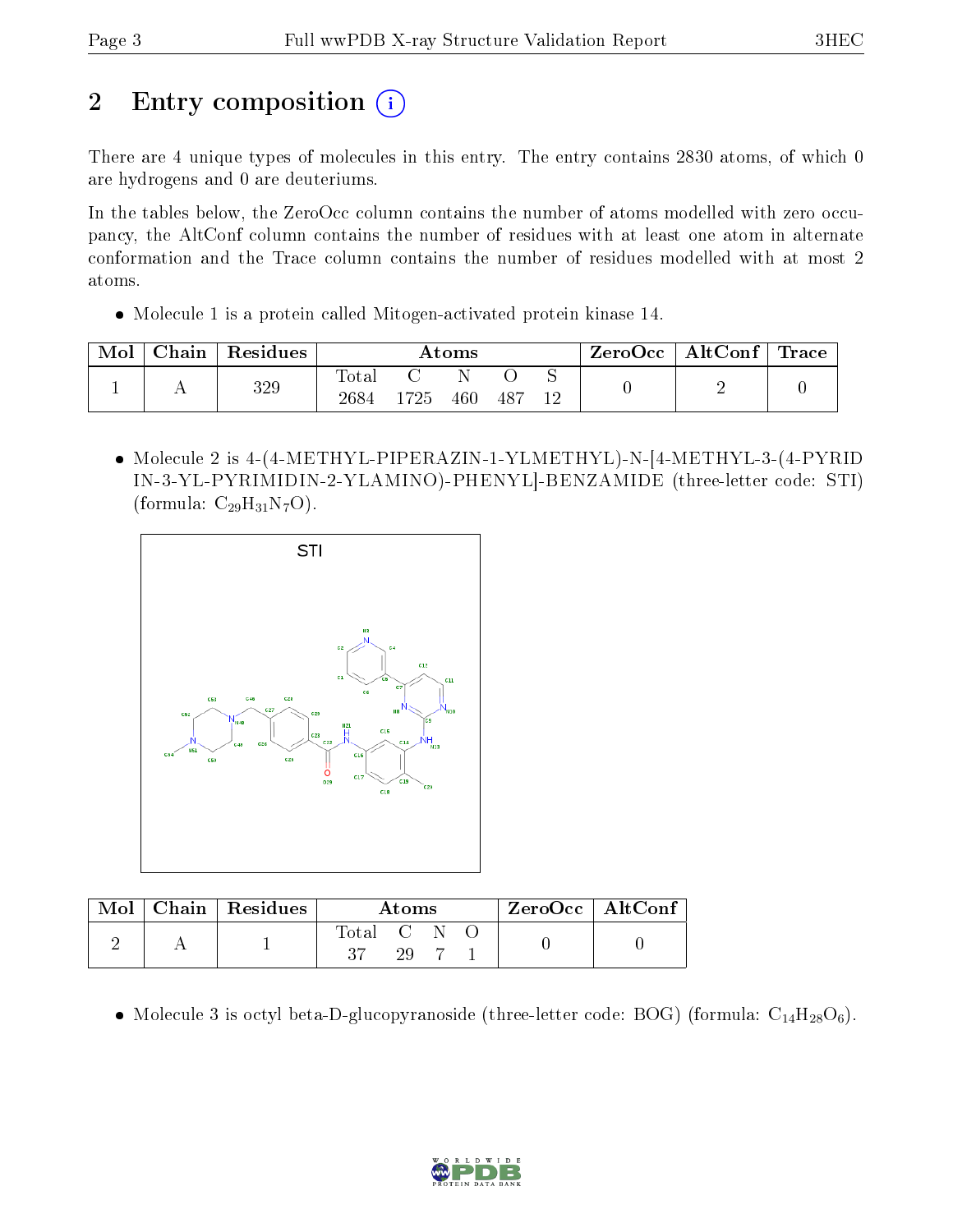

|  | $\mid$ Mol $\mid$ Chain $\mid$ Residues $\mid$ | Atoms   |  |  | ZeroOcc   AltConf |  |
|--|------------------------------------------------|---------|--|--|-------------------|--|
|  |                                                | Total C |  |  |                   |  |

 $\bullet\,$  Molecule 4 is water.

|  | Mol   Chain   Residues | Atoms | ZeroOcc   AltConf |
|--|------------------------|-------|-------------------|
|  |                        | Total |                   |

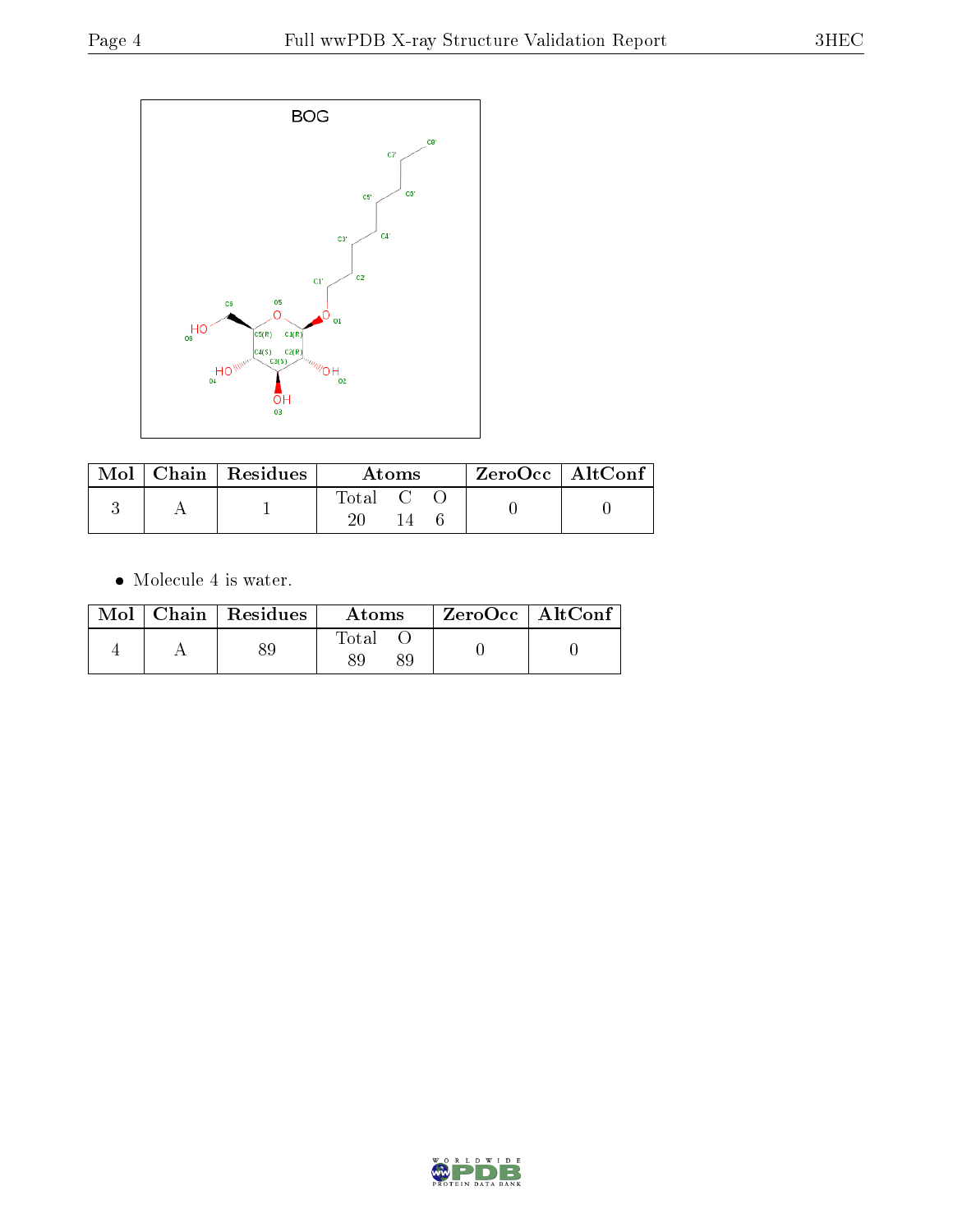## 3 Residue-property plots  $(i)$

These plots are drawn for all protein, RNA, DNA and oligosaccharide chains in the entry. The first graphic for a chain summarises the proportions of the various outlier classes displayed in the second graphic. The second graphic shows the sequence view annotated by issues in geometry and electron density. Residues are color-coded according to the number of geometric quality criteria for which they contain at least one outlier: green  $= 0$ , yellow  $= 1$ , orange  $= 2$  and red  $= 3$  or more. A red dot above a residue indicates a poor fit to the electron density ( $RSRZ > 2$ ). Stretches of 2 or more consecutive residues without any outlier are shown as a green connector. Residues present in the sample, but not in the model, are shown in grey.



• Molecule 1: Mitogen-activated protein kinase 14

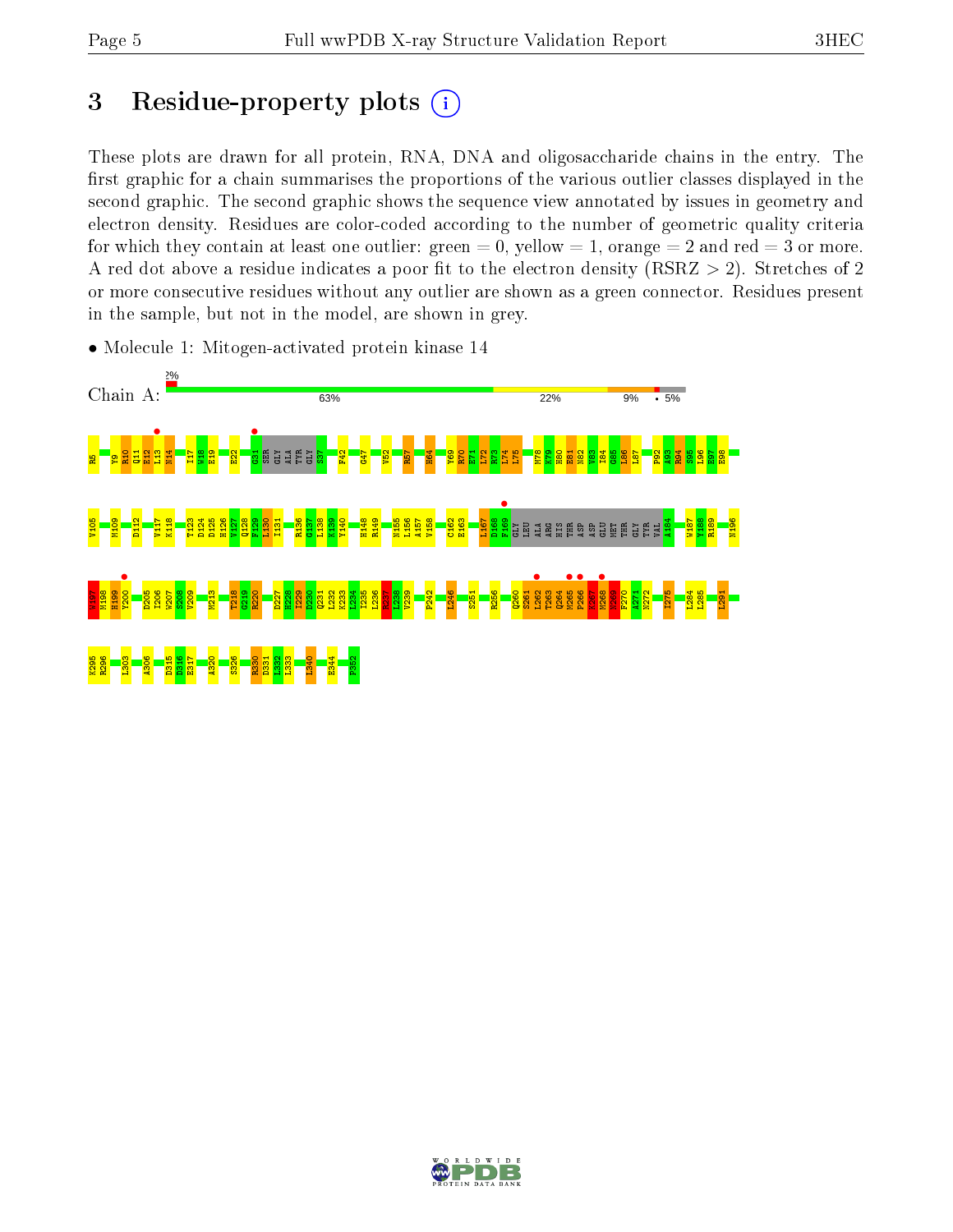# 4 Data and refinement statistics  $(i)$

| Property                                                             | Value                                           | Source     |
|----------------------------------------------------------------------|-------------------------------------------------|------------|
| Space group                                                          | P 21 21 21                                      | Depositor  |
| Cell constants                                                       | 74.03Å<br>$65.03\text{\AA}$<br>74.50Å           |            |
| a, b, c, $\alpha$ , $\beta$ , $\gamma$                               | $90.00^\circ$<br>$90.00^\circ$<br>$90.00^\circ$ | Depositor  |
| Resolution $(A)$                                                     | 40.00<br>$-2.50$                                | Depositor  |
|                                                                      | 37.25<br>$-2.40$                                | <b>EDS</b> |
| % Data completeness                                                  | 99.9 (40.00-2.50)                               | Depositor  |
| (in resolution range)                                                | 99.9 (37.25-2.40)                               | <b>EDS</b> |
| $\mathrm{R}_{merge}$                                                 | 0.77                                            | Depositor  |
| $\mathrm{R}_{sym}$                                                   | $0.55\,$                                        | Depositor  |
| $\sqrt{I/\sigma(I)} > 1$                                             | $\overline{3.07}$ (at 2.39Å)                    | Xtriage    |
| Refinement program                                                   | <b>REFMAC 5.2.0019</b>                          | Depositor  |
|                                                                      | $\overline{0.218}$ ,<br>0.300                   | Depositor  |
| $R, R_{free}$                                                        | 0.217<br>0.295<br>$\ddot{\phantom{a}}$          | DCC        |
| $R_{free}$ test set                                                  | 731 reflections $(5.01\%)$                      | wwPDB-VP   |
| Wilson B-factor $(A^2)$                                              | 39.9                                            | Xtriage    |
| Anisotropy                                                           | 0.376                                           | Xtriage    |
| Bulk solvent $k_{sol}(e/\mathring{A}^3)$ , $B_{sol}(\mathring{A}^2)$ | $0.34$ , 44.4                                   | <b>EDS</b> |
| $\overline{L-test for}$ twinning <sup>2</sup>                        | $< L >$ = 0.49, $< L^2 >$ = 0.32                | Xtriage    |
| Estimated twinning fraction                                          | $0.018$ for $-h, l, k$                          | Xtriage    |
| $F_o, F_c$ correlation                                               | 0.93                                            | <b>EDS</b> |
| Total number of atoms                                                | 2830                                            | wwPDB-VP   |
| Average B, all atoms $(A^2)$                                         | 39.0                                            | wwPDB-VP   |

Xtriage's analysis on translational NCS is as follows: The largest off-origin peak in the Patterson function is  $5.42\%$  of the height of the origin peak. No significant pseudotranslation is detected.

<sup>&</sup>lt;sup>2</sup>Theoretical values of  $\langle |L| \rangle$ ,  $\langle L^2 \rangle$  for acentric reflections are 0.5, 0.333 respectively for untwinned datasets, and 0.375, 0.2 for perfectly twinned datasets.



<span id="page-5-1"></span><span id="page-5-0"></span><sup>1</sup> Intensities estimated from amplitudes.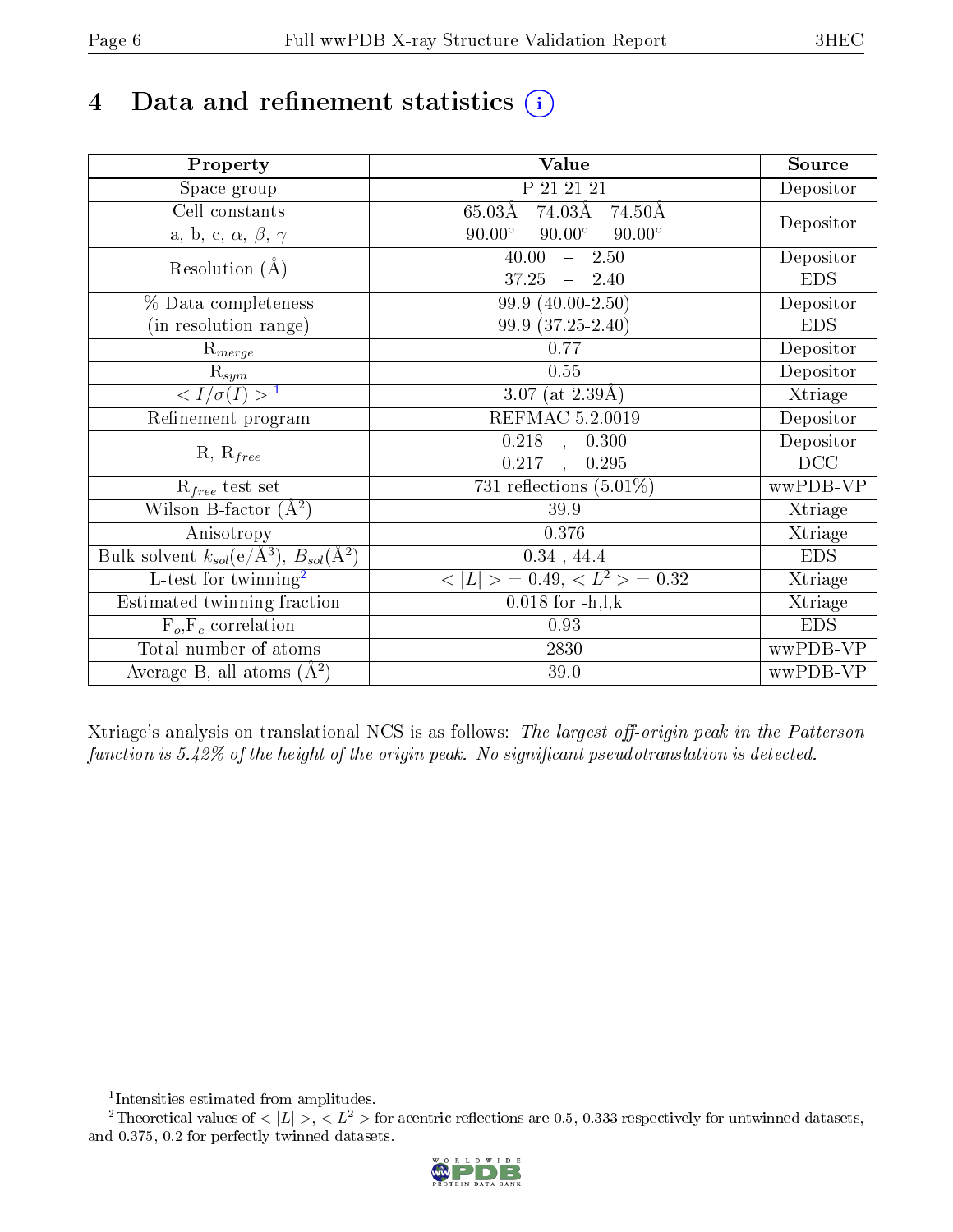# 5 Model quality  $(i)$

### 5.1 Standard geometry  $(i)$

Bond lengths and bond angles in the following residue types are not validated in this section: STI, BOG

The Z score for a bond length (or angle) is the number of standard deviations the observed value is removed from the expected value. A bond length (or angle) with  $|Z| > 5$  is considered an outlier worth inspection. RMSZ is the root-mean-square of all Z scores of the bond lengths (or angles).

| $Mol$   Chain |      | Bond lengths                 | Bond angles |                 |  |
|---------------|------|------------------------------|-------------|-----------------|--|
|               |      | RMSZ $\mid \#Z \mid >5$ RMSZ |             | # Z  > 5        |  |
|               | 0.85 | 0/2748                       | 0.94        | $9/3729(0.2\%)$ |  |

Chiral center outliers are detected by calculating the chiral volume of a chiral center and verifying if the center is modelled as a planar moiety or with the opposite hand.A planarity outlier is detected by checking planarity of atoms in a peptide group, atoms in a mainchain group or atoms of a sidechain that are expected to be planar.

|  | $\mid$ Mol $\mid$ Chain $\mid$ #Chirality outliers $\mid$ #Planarity outliers $\mid$ |
|--|--------------------------------------------------------------------------------------|
|  |                                                                                      |

There are no bond length outliers.

All (9) bond angle outliers are listed below:

| Mol | Chain | Res | <b>Type</b> | Atoms        | Z       | Observed $\binom{o}{c}$ | Ideal $(^\circ)$ |
|-----|-------|-----|-------------|--------------|---------|-------------------------|------------------|
|     | А     | 197 | <b>TRP</b>  | $CA-CB-CG$   | 8.62    | 130.08                  | 113.70           |
|     | А     | 197 | <b>TRP</b>  | $N$ -CA-CB   | 6.71    | 122.67                  | 110.60           |
|     | А     | 75  | LEU         | $CA$ -CB-CG  | $-6.39$ | 100.60                  | 115.30           |
|     | А     | 70  | $\rm{ARG}$  | $NE- CZ-NH2$ | $-6.30$ | 117.15                  | 120.30           |
|     | А     | 285 | LEU         | $CA$ -CB-CG  | 5.96    | 129.00                  | 115.30           |
|     | А     | 70  | $\rm{ARG}$  | $NE- CZ-NH1$ | 5.90    | 123.25                  | 120.30           |
|     | A     | 237 | $\rm{ARG}$  | $NE- CZ-NH2$ | $-5.54$ | 117.53                  | 120.30           |
|     | А     | 74  | LEU         | $CB-CG-CD2$  | $-5.34$ | 101.93                  | 111.00           |
|     | А     | 269 | <b>ASN</b>  | $N$ -CA-C    | 5.10    | 124.78                  | 111.00           |

There are no chirality outliers.

All (3) planarity outliers are listed below:

|  |        | $\boxed{\text{ Mol }   \text{ Chain }   \text{ Res }   \text{ Type }   \text{ Group } }$ |
|--|--------|------------------------------------------------------------------------------------------|
|  | $-265$ | $\sqrt{\text{MET}}$   Peptide                                                            |
|  |        |                                                                                          |

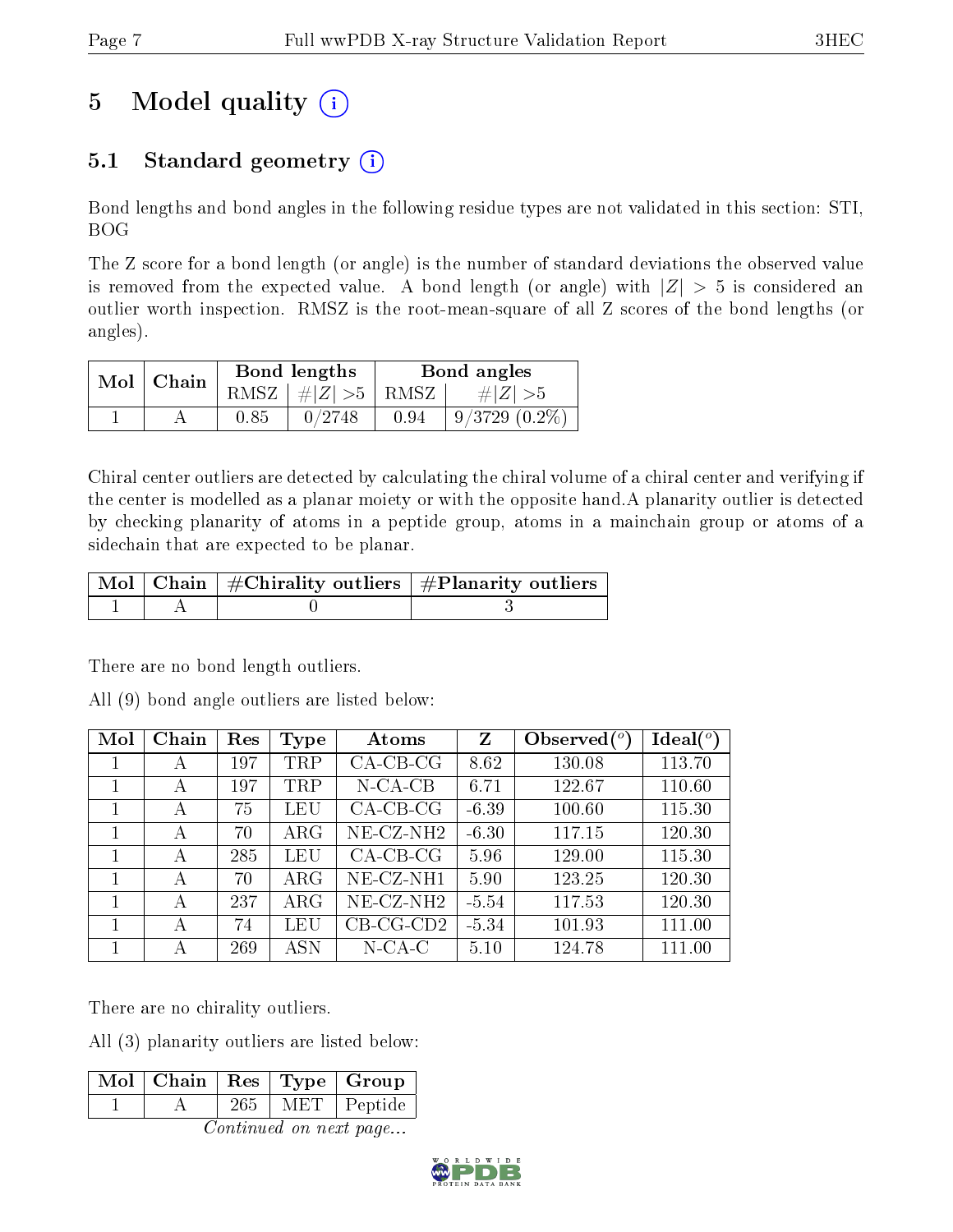Continued from previous page...

| Mol | Chain | Res  | Type       | $\vert$ Group |
|-----|-------|------|------------|---------------|
|     |       | -267 | <b>LYS</b> | Peptide       |
|     |       | 269  | ASN        | Peptide       |

#### 5.2 Too-close contacts  $(i)$

In the following table, the Non-H and H(model) columns list the number of non-hydrogen atoms and hydrogen atoms in the chain respectively. The H(added) column lists the number of hydrogen atoms added and optimized by MolProbity. The Clashes column lists the number of clashes within the asymmetric unit, whereas Symm-Clashes lists symmetry related clashes.

|  |      |      |         | Mol   Chain   Non-H   H(model)   H(added)   Clashes   Symm-Clashes |
|--|------|------|---------|--------------------------------------------------------------------|
|  | 2684 | 2699 | 99      |                                                                    |
|  |      |      |         |                                                                    |
|  | 20   |      |         |                                                                    |
|  |      |      |         |                                                                    |
|  | 2830 | 2758 | $105\,$ |                                                                    |

The all-atom clashscore is defined as the number of clashes found per 1000 atoms (including hydrogen atoms). The all-atom clashscore for this structure is 19.

All (105) close contacts within the same asymmetric unit are listed below, sorted by their clash magnitude.

| Atom-1                       | Atom-2              | Interatomic    | Clash         |
|------------------------------|---------------------|----------------|---------------|
|                              |                     | distance $(A)$ | overlap $(A)$ |
| 1: A: 123: THR: HG22         | 1:A:125:ASP:H       | 1.07           | 1.07          |
| 1: A:229: ILE: HG21          | 4:A:414:HOH:O       | 1.58           | 1.01          |
| 1:A:80:HIS:HD2               | 1:A:82:ASN:H        | 1.08           | 0.98          |
| $1:A:10:ARG:H\overline{H11}$ | 1:A:10:ARG:HG3      | 1.27           | 0.97          |
| 1: A:229: ILE: CG2           | 4: A:414: HOH:O     | 2.13           | 0.94          |
| 1:A:80:HIS:CD2               | 1:A:82:ASN:H        | 1.93           | 0.86          |
| 1: A: 123: THR: HG22         | 1:A:125:ASP:N       | 1.88           | 0.86          |
| 2:A:1:STI:C53                | 2:A:1:STI:H261      | 2.09           | 0.83          |
| 1: A: 162: CYS: SG           | 4: A:409:HOH:O      | 2.35           | 0.83          |
| 1: A: 131: ILE: HG13         | 1: A:213: MET:HG3   | 1.62           | 0.79          |
| 1:A:149:ARG:NH2              | 1: A:200:TYR:HD2    | 1.81           | 0.78          |
| 1:A:149:ARG:NH2              | 1: A:200:TYR:CD2    | 2.54           | 0.75          |
| 1: A:218:THR:HG23            | 1:A:220:ARG:H       | 1.51           | 0.74          |
| 2:A:1:STI:H531               | 2:A:1:STI:C26       | 2.16           | 0.74          |
| 1: A:10: ARG:NH1             | 1:A:10:ARG:HG3      | 1.98           | 0.74          |
| 1:A:233:LYS:NZ               | 4: A:416:HOH:O      | 2.21           | 0.73          |
| 1:A:261:SER:O                | 1:A:262[A]:LEU:HD13 | 1.89           | 0.72          |

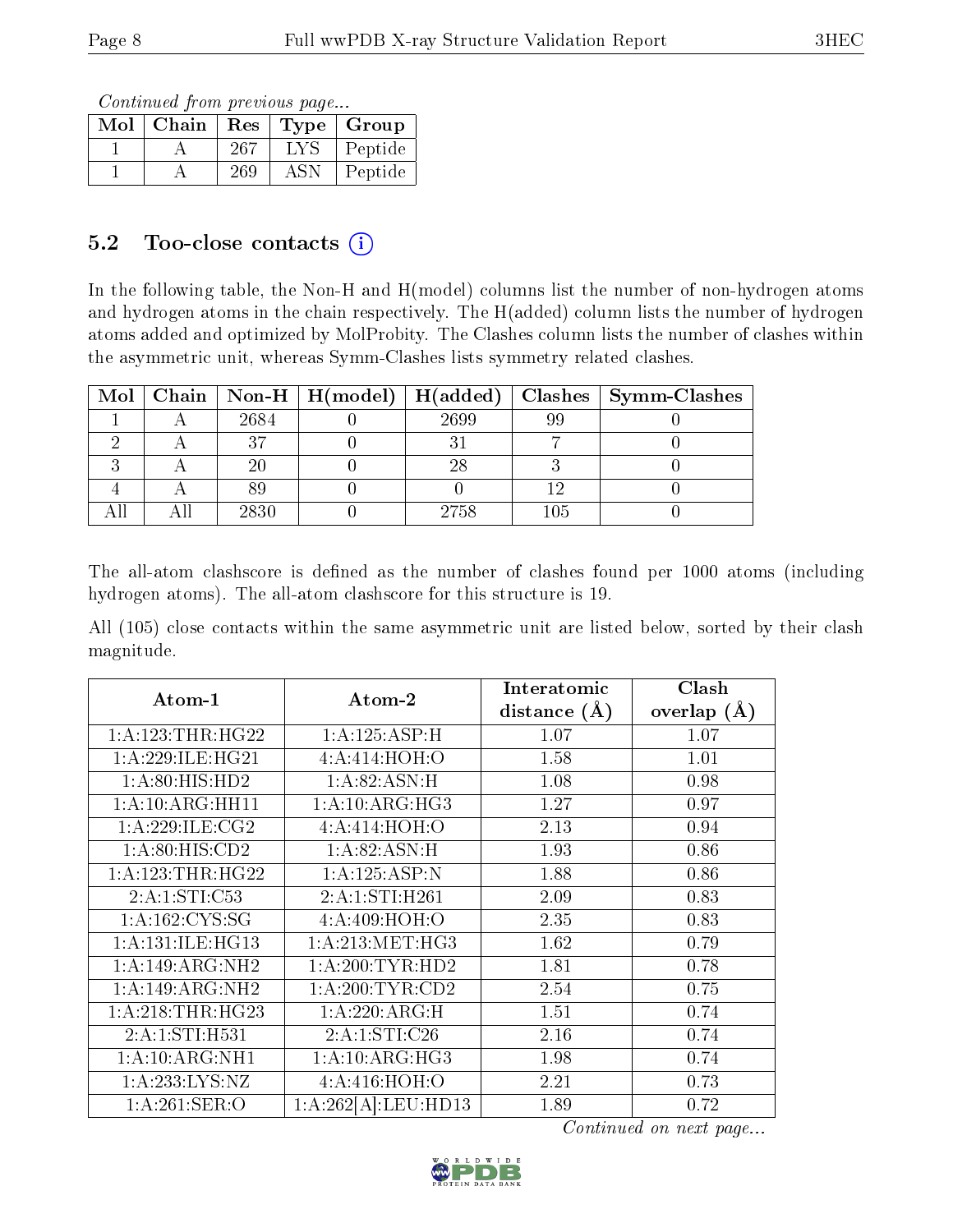|                                     |                     | Interatomic    | $\overline{\text{Clash}}$ |
|-------------------------------------|---------------------|----------------|---------------------------|
| Atom-1                              | Atom-2              | distance $(A)$ | overlap $(\AA)$           |
| 1:A:84:ILE:HD12                     | 1:A:167:LEU:HD23    | 1.72           | 0.71                      |
| 1:A:123:THR:H                       | 1:A:126:HIS:HD2     | 1.38           | 0.70                      |
| 1: A:263:THR:HG22                   | 1: A:263:THR:O      | 1.91           | 0.70                      |
| 1:A:233:LYS:HD2                     | 1: A:264: GLN: HE22 | 1.57           | 0.69                      |
| 1: A:268:MET:HB2                    | 1: A:269: ASN:O     | 1.91           | 0.69                      |
| 2:A:1:STI:C53                       | 2:A:1:STI:C26       | 2.68           | 0.68                      |
| 1: A: 233: LYS: HG2                 | 1:A:262[B]:LEU:HG   | 1.76           | 0.68                      |
| 1:A:239:VAL:HG21                    | 1:A:291:LEU:HD13    | 1.73           | 0.68                      |
| 1: A:81: GLU:HG3                    | 1:A:136:ARG:HH12    | 1.59           | 0.68                      |
| 1:A:262[B].LEU:HD21                 | 1:A:264:GLN:HE21    | 1.60           | 0.67                      |
| 1:A:75:LEU:HB3                      | 1: A:86: LEU: HG    | 1.76           | 0.66                      |
| 1:A:155:ASN:O                       | 1:A:167:LEU:HD12    | 1.96           | 0.65                      |
| 1:A:12:GLU:OE1                      | 4:A:374:HOH:O       | 2.15           | 0.63                      |
| 1:A:262[B]:LEU:HA                   | 1:A:263:THR:HB      | 1.82           | 0.62                      |
| 1:A:123:THR:H                       | 1:A:126:HIS:CD2     | 2.16           | 0.62                      |
| 2:A:1:STI:H532                      | 2:A:1:STI:H261      | 1.82           | 0.62                      |
| 2:A:1:STI:H531                      | 2:A:1:STI:H261      | 1.79           | 0.61                      |
| 1: A:263:THR:CG2                    | 1: A:263:THR:O      | 2.48           | 0.61                      |
| 1: A:84:ILE:CD1                     | 1:A:167:LEU:HD23    | 2.30           | 0.60                      |
| 1: A: 197: TRP: HE1                 | 3:A:353:BOG:H5      | 1.66           | 0.60                      |
| 1:A:189:ARG:NH2                     | 4:A:383:HOH:O       | 2.36           | 0.59                      |
| 1: A:148: HIS:O                     | 1:A:149:ARG:HB2     | 2.04           | 0.58                      |
| 1:A:205:ASP:O                       | 1:A:209:VAL:HG23    | 2.03           | 0.57                      |
| 1:A:272:ASN:HA                      | 1:A:275:ILE:HG22    | 1.85           | 0.57                      |
| 1:A:242:PRO:HB3                     | 1:A:246:LEU:CD1     | 2.34           | 0.57                      |
| 1:A:187:TRP:HA                      | 1:A:231:GLN:HE22    | 1.70           | 0.56                      |
| 1: A:198:MET:HA                     | 4:A:438:HOH:O       | 2.04           | $0.56\,$                  |
| 1:A:112:ASP:HA                      | 1:A:156:LEU:O       | 2.06           | 0.55                      |
| 1: A:242: PRO:HB3                   | 1:A:246:LEU:HD12    | 1.88           | 0.55                      |
| 1: A:267: LYS: HE2                  | 1: A:268:MET:N      | 2.23           | 0.54                      |
| 1: A:80: HIS: HD2                   | 1: A:82: ASN: N     | 1.91           | 0.53                      |
| 1: A: 197: TRP: NE1                 | 3:A:353:BOG:H5      | 2.24           | 0.53                      |
| 1: A:80: HIS: HE1                   | 4:A:364:HOH:O       | 1.90           | 0.53                      |
| 1:A:227:ASP:OD1                     | 1: A:229: ILE:HG23  | 2.09           | 0.53                      |
| 1:A:229:ILE:CB                      | 4:A:414:HOH:O       | 2.52           | 0.53                      |
| 1: A: 237: ARG: HD2                 | 4:A:388:HOH:O       | 2.09           | 0.53                      |
| $1:A:10:A\overline{\text{RG:HH11}}$ | 1: A:10:ARG:CG      | 2.12           | 0.52                      |
| 1: A:94: ARG: HG3                   | 1:A:98:GLU:OE1      | 2.08           | 0.52                      |
| 1:A:11:GLN:HG2                      | 1:A:13:LEU:HD13     | 1.92           | 0.52                      |
| 1:A:158:VAL:HA                      | 1: A: 163: GLU:O    | 2.10           | 0.52                      |
| 1: A:268:MET:CB                     | 1: A:269: ASN:O     | 2.58           | 0.51                      |

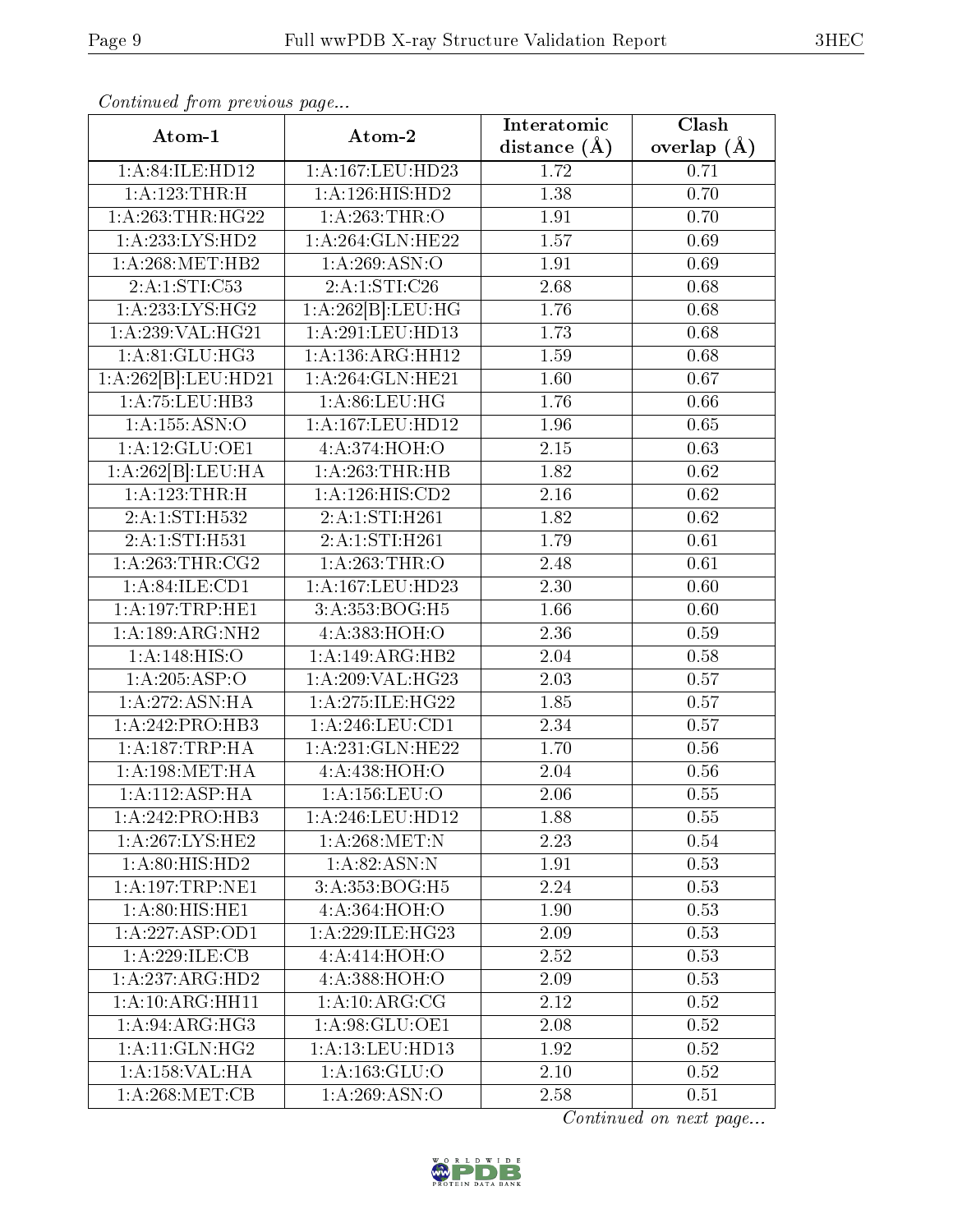| Atom-1                        | Atom-2                             | Interatomic       | Clash         |
|-------------------------------|------------------------------------|-------------------|---------------|
|                               |                                    | distance $(\AA)$  | overlap $(A)$ |
| 1:A:52:VAL:HG22               | 1:A:105:VAL:HG22                   | 1.92              | 0.51          |
| 1: A: 199: HIS: ND1           | 1: A: 199: HIS: N                  | 2.58              | 0.51          |
| 1: A:268:MET:HB3              | 4:A:386:HOH:O                      | 2.11              | 0.51          |
| 1: A: 5: ARG: NH2             | 1:A:92:PRO:O                       | 2.43              | 0.50          |
| 1: A: 196: ASN: O             | $1:A:196:\overline{\text{ASN:CG}}$ | 2.50              | 0.50          |
| 1: A:19: GLU: HG3             | 1:A.92.PRO:HG3                     | 1.95              | 0.49          |
| 1: A: 233: LYS: HD2           | 1:A:264:GLN:NE2                    | $\overline{2.24}$ | 0.49          |
| 1:A:251:SER:O                 | 1:A:256:ARG:NH1                    | 2.46              | 0.49          |
| 1: A:13: LEU:O                | 1: A:14: ASN: C                    | 2.51              | 0.49          |
| 1:A:74:LEU:O                  | 1: A:78:MET:HG2                    | 2.13              | 0.49          |
| 1: A:265:MET:HA               | 1: A:266:PRO:HD3                   | 1.64              | 0.49          |
| 1:A:326:SER:HB2               | 1: A: 330: ARG: NH2                | $\overline{2.28}$ | 0.49          |
| 1:A:235:JLE:O                 | 1:A:239:VAL:HG22                   | 2.13              | 0.48          |
| 1:A:229:ILE:HB                | 4:A:414:HOH:O                      | 2.11              | 0.48          |
| 2:A:1:STI:O29                 | 2:A:1:STI:H151                     | 2.13              | 0.48          |
| 1:A:269:ASN:HB3               | 1:A:272:ASN:H                      | 1.79              | 0.47          |
| 1:A:57:ARG:O                  | 1: A:64: HIS: HD2                  | 1.98              | 0.47          |
| 1:A:81:GLU:HG3                | 1: A: 136: ARG: NH1                | 2.27              | 0.47          |
| 1: A:148: HIS:O               | 2:A:1:STI:H521                     | 2.15              | 0.46          |
| 1:A:262[A].LEU:HA             | 1:A:263:THR:HB                     | 1.97              | 0.46          |
| 1: A:69:TYR:CE2               | 1: A:340: LEU:HB3                  | 2.51              | 0.46          |
| 1:A:42:PHE:CZ                 | 1:A:47:GLY:HA2                     | 2.51              | 0.46          |
| 1:A:140:TYR:CE1               | 1:A:320:ALA:HA                     | 2.52              | 0.45          |
| 1: A:78:MET:HE2               | 1: A:78: MET:HA                    | 1.99              | 0.45          |
| 1: A:260: GLN:O               | 1:A:262[A]:LEU:N                   | 2.50              | $0.45\,$      |
| 1: A:267:LYS:HE2              | 1: A:268:MET:H                     | 1.82              | 0.45          |
| 1: A:72:LEU:HD13              | 1:A:344:GLU:HB3                    | 1.98              | 0.44          |
| 1:A:267:LYS:HE3               | $1: A:270:$ PHE:HB2                | 1.98              | 0.44          |
| 1:A:262[B]:LEU:HA             | 1:A:262[B]:LEU:HD22                | 1.83              | 0.44          |
| 1:A:126:HIS:O                 | 1:A:130:LEU:HB2                    | 2.18              | 0.44          |
| 1: A:81: GLU: HG2             | 1: A:81: GLU: H                    | 1.53              | 0.43          |
| 1:A:197:TRP:CH2               | 3:A:353:BOG:H4'1                   | 2.54              | 0.43          |
| $1:\overline{A:131:1LE:HG21}$ | 1: A:213:MET:HE1                   | 2.01              | 0.43          |
| 1: A:9: TYR: CE2              | 1:A:22:GLU:HA                      | 2.54              | 0.42          |
| 1: A:81: GLU:CG               | $1:A:136:A\overline{RG:HH12}$      | 2.29              | 0.42          |
| 1: A:109:MET:HG3              | 1:A:157:ALA:CB                     | 2.49              | 0.42          |
| 1:A:124:ASP:O                 | 1: A:128: GLN: HG3                 | 2.20              | 0.42          |
| 1: A:70: ARG:O                | 1:A:74:LEU:HB2                     | 2.20              | 0.42          |
| 1: A:19: GLU: HG3             | 1: A:92: PRO:CG                    | 2.50              | 0.42          |
| 1:A:295:LYS:HA                | 1:A:295:LYS:HD3                    | 1.87              | 0.41          |
| 1:A:236:LEU:HD12              | 1:A:262[A]:LEU:HB2                 | 2.02              | 0.41          |

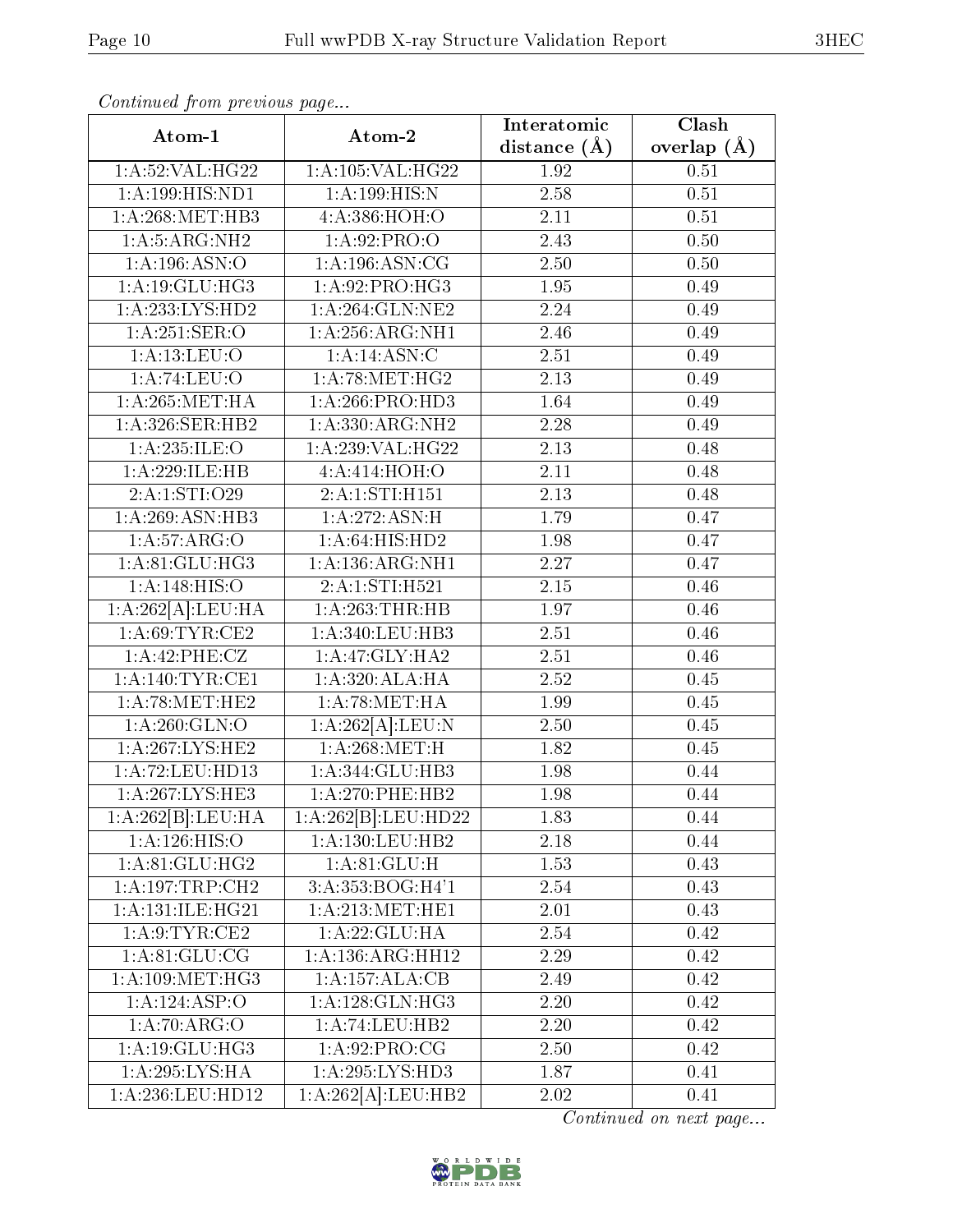| Atom-1           | Atom-2             | Interatomic<br>distance $(A)$ | Clash<br>overlap (Å |
|------------------|--------------------|-------------------------------|---------------------|
| 1: A:213: MET:CE | 1:A:284:LEU:HD23   | 2.50                          | 0.41                |
| 1:A:237:ARG:O    | 1:A:267:LYS:HA     | 2.21                          | 0.41                |
| 1:A:197:TRP:O    | 1: A:200:TYR:CZ    | 2.74                          | 0.41                |
| 1: A:206: ILE:O  | $1:A:207$ : TRP: C | 2.58                          | 0.40                |
| 1:A:123:THR:N    | 1:A:126:HIS:HD2    | 2.13                          | 0.40                |
| 1:A:303:LEU:HD13 | 1:A:317:GLU:CD     | 2.42                          | 0.40                |

There are no symmetry-related clashes.

#### 5.3 Torsion angles  $(i)$

#### 5.3.1 Protein backbone  $(i)$

In the following table, the Percentiles column shows the percent Ramachandran outliers of the chain as a percentile score with respect to all X-ray entries followed by that with respect to entries of similar resolution.

The Analysed column shows the number of residues for which the backbone conformation was analysed, and the total number of residues.

| Mol   Chain | Analysed Favoured   Allowed   Outliers   Percentiles |  |  |
|-------------|------------------------------------------------------|--|--|
|             |                                                      |  |  |

All (7) Ramachandran outliers are listed below:

| Mol | Chain | Res | Type       |
|-----|-------|-----|------------|
|     |       | 263 | THR        |
|     |       | 261 | <b>SER</b> |
|     | А     | 268 | <b>MET</b> |
|     |       | 14  | <b>ASN</b> |
|     |       | 266 | PRO        |
|     | А     | 306 | ALA        |
|     |       | 117 | VAT.       |

#### 5.3.2 Protein sidechains  $(i)$

In the following table, the Percentiles column shows the percent sidechain outliers of the chain as a percentile score with respect to all X-ray entries followed by that with respect to entries of similar resolution.

The Analysed column shows the number of residues for which the sidechain conformation was

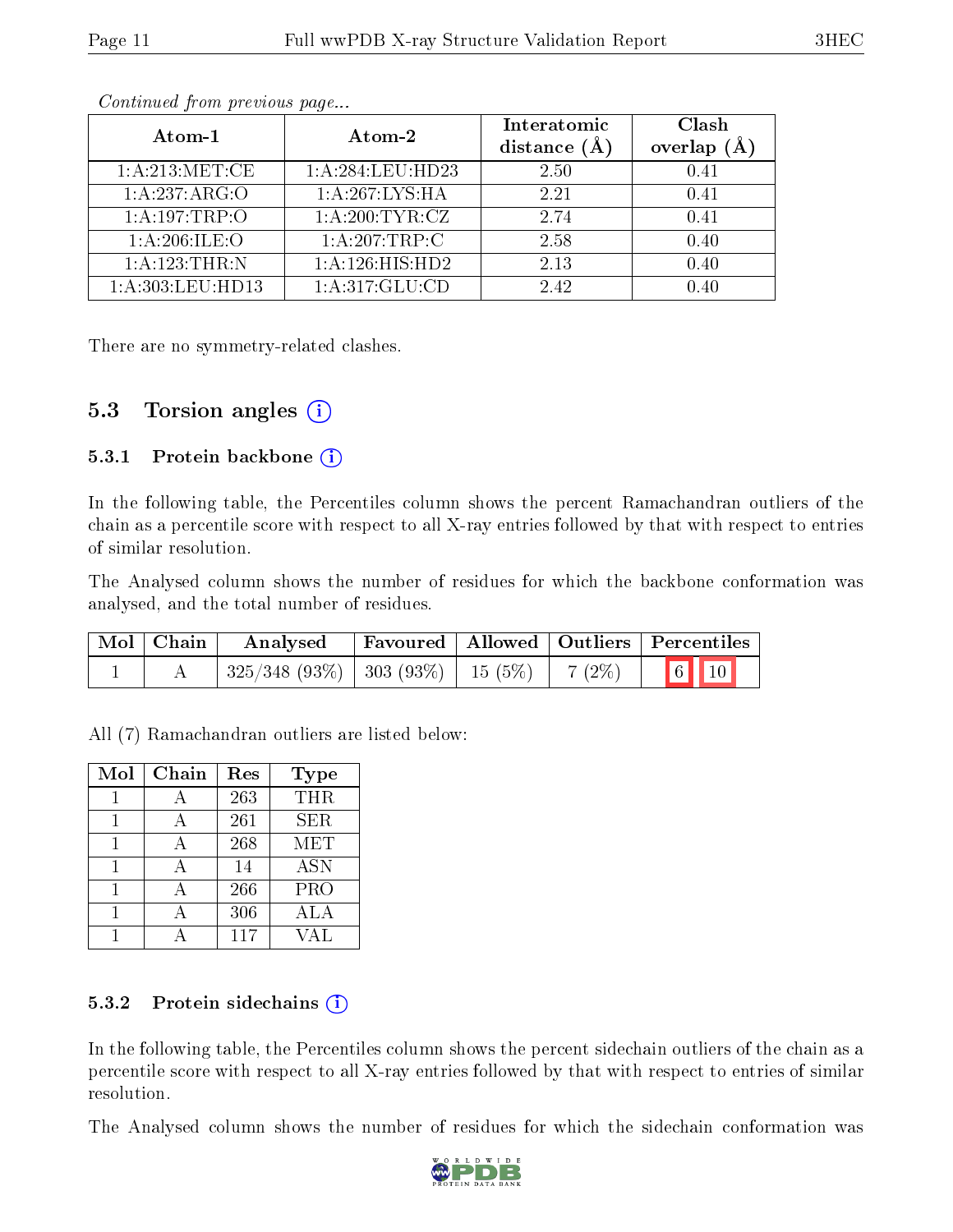| Mol   Chain | Analysed                                 |  | Rotameric   Outliers   Percentiles |
|-------------|------------------------------------------|--|------------------------------------|
|             | $297/308(96\%)$   261 (88\%)   36 (12\%) |  | $\boxed{5}$ $\boxed{9}$            |

All (36) residues with a non-rotameric sidechain are listed below:

| Mol            | Chain                                                                                                                                                                               | $\operatorname{Res}% \left( \mathcal{N}\right) \equiv\operatorname{Res}(\mathcal{N}_{0})\cap\mathcal{N}_{1}$ | Type                               |
|----------------|-------------------------------------------------------------------------------------------------------------------------------------------------------------------------------------|--------------------------------------------------------------------------------------------------------------|------------------------------------|
| $\overline{1}$ | $\overline{A}$                                                                                                                                                                      | $\overline{10}$                                                                                              | $\overline{\rm{ARG}}$              |
| $\overline{1}$ | $\overline{A}$                                                                                                                                                                      | $12\,$                                                                                                       | $\overline{\mathrm{GLU}}$          |
| $\overline{1}$ |                                                                                                                                                                                     | $\overline{17}$                                                                                              | $\overline{\text{ILE}}$            |
| $\mathbf{1}$   |                                                                                                                                                                                     | $\overline{57}$                                                                                              | $\overline{\text{ARG}}$            |
| $\mathbf{1}$   |                                                                                                                                                                                     | $\overline{64}$                                                                                              | $\overline{\mathrm{HIS}}$          |
| $\overline{1}$ | $\frac{\overline{A}}{\overline{A}}$ $\frac{\overline{A}}{\overline{A}}$                                                                                                             | $\overline{72}$                                                                                              | LEU                                |
| $\overline{1}$ |                                                                                                                                                                                     | $\overline{81}$                                                                                              | $\overline{{\rm GLU}}$             |
| $\overline{1}$ | $\overline{A}$                                                                                                                                                                      | $\overline{86}$                                                                                              | $\overline{\text{LEU}}$            |
| $\overline{1}$ | $\overline{A}$                                                                                                                                                                      | $\overline{87}$                                                                                              | LEU                                |
| $\overline{1}$ | $\frac{\overline{A}}{\overline{A}}$                                                                                                                                                 | $\overline{94}$                                                                                              | $\overline{\rm ARG}$               |
| $\overline{1}$ |                                                                                                                                                                                     | 96                                                                                                           | $\overline{\text{LEU}}$            |
| $\overline{1}$ | $\frac{\overline{A}}{\overline{A}}$ $\frac{\overline{A}}{\overline{A}}$ $\frac{\overline{A}}{\overline{A}}$ $\frac{\overline{A}}{\overline{A}}$ $\frac{\overline{A}}{\overline{A}}$ | 118                                                                                                          | $\overline{\text{LYS}}$            |
| $\overline{1}$ |                                                                                                                                                                                     | 130                                                                                                          | LEU                                |
| $\mathbf{1}$   |                                                                                                                                                                                     | 138                                                                                                          | LEU                                |
| $\overline{1}$ |                                                                                                                                                                                     | $\overline{167}$                                                                                             | LEU                                |
| $\overline{1}$ |                                                                                                                                                                                     | 197                                                                                                          | TRP                                |
| $\mathbf{1}$   |                                                                                                                                                                                     | 199                                                                                                          | $\overline{\mathrm{HIS}}$          |
| $\overline{1}$ |                                                                                                                                                                                     | 218                                                                                                          | <b>THR</b>                         |
| $\mathbf{1}$   |                                                                                                                                                                                     | 220                                                                                                          | $\overline{\rm{ARG}}$              |
| $\overline{1}$ |                                                                                                                                                                                     | 229                                                                                                          | $\overline{\text{ILE}}$            |
| $\overline{1}$ |                                                                                                                                                                                     | 232                                                                                                          | $\overline{\text{LEU}}$            |
| $\overline{1}$ |                                                                                                                                                                                     | $\overline{237}$                                                                                             | $\overline{\text{ARG}}$            |
| $\overline{1}$ | $\frac{\overline{A}}{\overline{A}}$ $\frac{\overline{A}}{\overline{A}}$                                                                                                             | $\overline{246}$                                                                                             | LEU                                |
| $\mathbf{1}$   |                                                                                                                                                                                     | 262[A]                                                                                                       | $\overline{\text{LEU}}$            |
| $\overline{1}$ |                                                                                                                                                                                     | $\overline{262[{\rm B}]}$                                                                                    | LEU <sup>-</sup>                   |
| $\overline{1}$ |                                                                                                                                                                                     | 264                                                                                                          | $\overline{\text{GLN}}$            |
| $\overline{1}$ |                                                                                                                                                                                     | $\overline{267}$                                                                                             | $\overline{\text{LYS}}$            |
| $\overline{1}$ | $\frac{\overline{A}}{\overline{A}}$                                                                                                                                                 | 269                                                                                                          | <b>ASN</b>                         |
| $\overline{1}$ | $\overline{A}$                                                                                                                                                                      | 275                                                                                                          | ILE                                |
| 1              | A                                                                                                                                                                                   | 291                                                                                                          | LEU                                |
| $\mathbf 1$    | $\boldsymbol{A}$                                                                                                                                                                    | 296                                                                                                          | $\mathrm{AR}\overline{\mathrm{G}}$ |
| $\mathbf 1$    | $\overline{A}$                                                                                                                                                                      | 315                                                                                                          | $\overline{\text{ASP}}$            |
| $\mathbf{1}$   | A                                                                                                                                                                                   | 330                                                                                                          | $\overline{\rm{ARG}}$              |
| $\mathbf{1}$   | $\overline{A}$                                                                                                                                                                      | 331                                                                                                          | $\overline{\text{ASP}}$            |
| $\mathbf 1$    | $\overline{\rm A}$                                                                                                                                                                  | 333                                                                                                          | $\overline{\text{LEU}}$            |
| $\mathbf 1$    | $\overline{\rm A}$                                                                                                                                                                  | 340                                                                                                          | LEU                                |

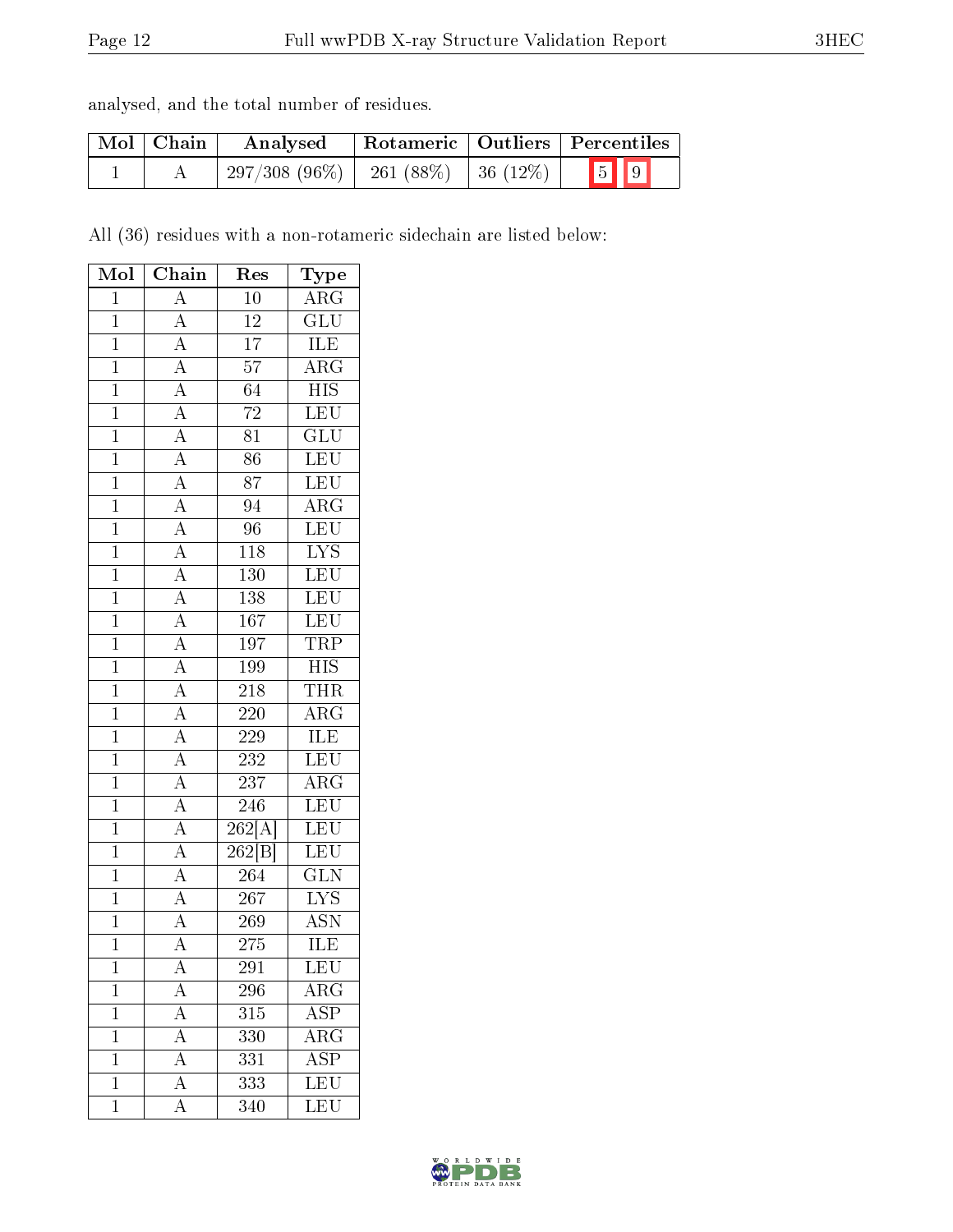Some sidechains can be flipped to improve hydrogen bonding and reduce clashes. All (11) such sidechains are listed below:

| Mol         | Chain | Res | Type       |
|-------------|-------|-----|------------|
| $\mathbf 1$ | А     | 64  | HIS        |
| 1           | А     | 80  | HIS        |
| 1           | А     | 114 | <b>ASN</b> |
| 1           | А     | 126 | HIS        |
| 1           | А     | 155 | <b>ASN</b> |
| 1           | А     | 231 | <b>GLN</b> |
| 1           | А     | 257 | <b>ASN</b> |
| 1           | A     | 260 | GLN        |
| 1           | A     | 264 | GLN        |
| 1           | A     | 269 | ASN        |
|             |       | 272 | ASN        |

#### 5.3.3 RNA  $(i)$

There are no RNA molecules in this entry.

#### 5.4 Non-standard residues in protein, DNA, RNA chains (i)

There are no non-standard protein/DNA/RNA residues in this entry.

#### 5.5 Carbohydrates  $(i)$

There are no monosaccharides in this entry.

#### 5.6 Ligand geometry  $(i)$

2 ligands are modelled in this entry.

In the following table, the Counts columns list the number of bonds (or angles) for which Mogul statistics could be retrieved, the number of bonds (or angles) that are observed in the model and the number of bonds (or angles) that are defined in the Chemical Component Dictionary. The Link column lists molecule types, if any, to which the group is linked. The Z score for a bond length (or angle) is the number of standard deviations the observed value is removed from the expected value. A bond length (or angle) with  $|Z| > 2$  is considered an outlier worth inspection. RMSZ is the root-mean-square of all Z scores of the bond lengths (or angles).

| Mol<br>$\perp$ Type $\perp$ |            |  |     | ⊢Chain <sup>∣</sup> | $\vert$ Res $\vert$ | Link | Bond lengths          |               |      | Bond angles      |  |  |
|-----------------------------|------------|--|-----|---------------------|---------------------|------|-----------------------|---------------|------|------------------|--|--|
|                             |            |  |     |                     | Counts:             |      | $ RMSZ  \#  Z  > 2  $ | Counts   RMSZ |      | $T + \#  Z  > 1$ |  |  |
|                             | <b>BOG</b> |  | 353 | $\sim$              | 20, 20, 20          | 0.58 | 1(5%)                 | 25,25,25      | 1.33 | $3(12\%)$        |  |  |

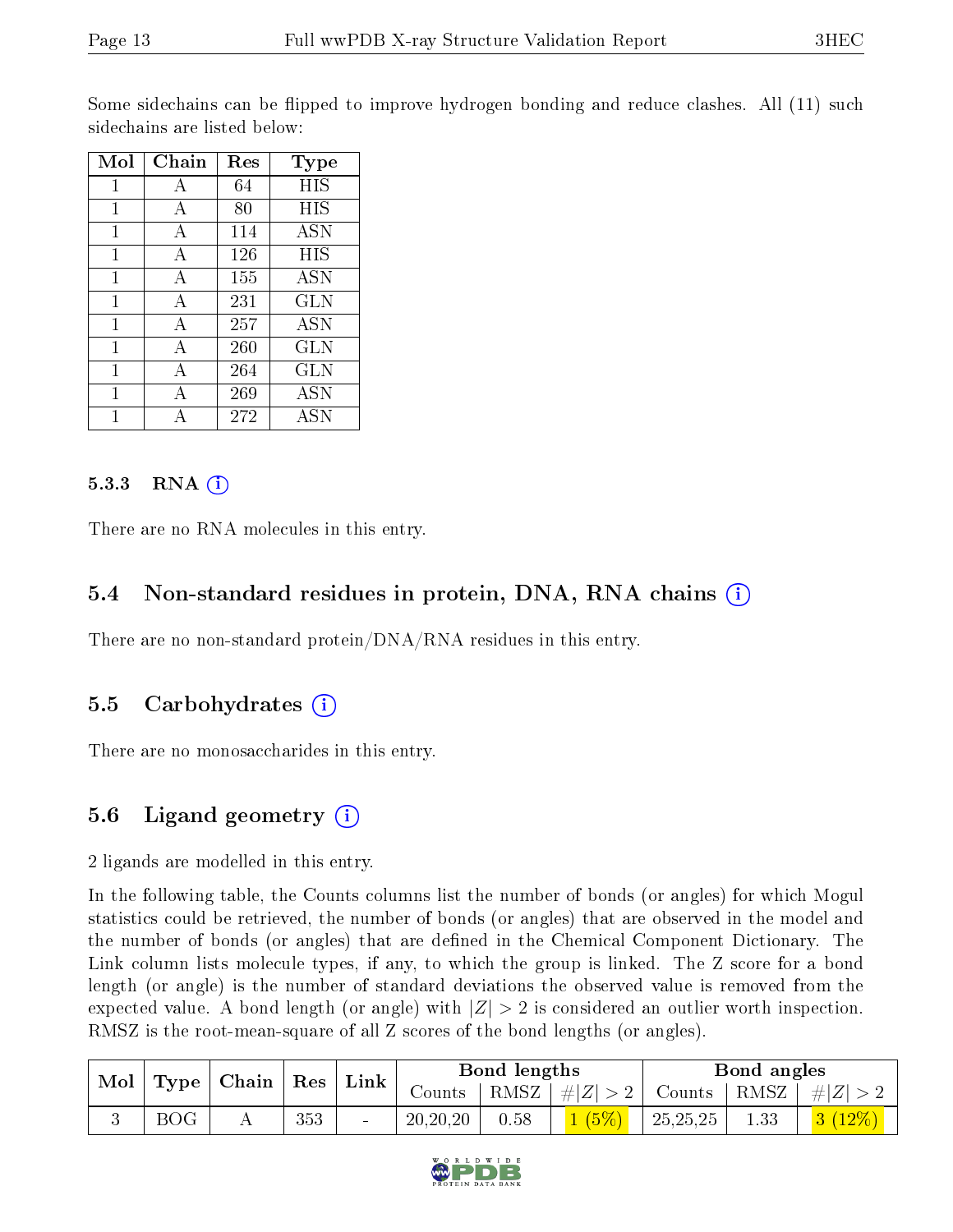| Mol |       | Type   Chain |          | $\mathbf{Res}$ | Link     |      | Bond lengths |          |                | Bond angles |  |
|-----|-------|--------------|----------|----------------|----------|------|--------------|----------|----------------|-------------|--|
|     |       |              |          |                | Counts-  | RMSZ | #Z  > 2      | Counts   | $^+$ RMSZ $_+$ | $\# Z $     |  |
|     | וידים |              | <b>.</b> | $\sim$         | 41,41,41 | 1.93 | 3(7%)        | 56,56,56 | 3.00           | 23(41%)     |  |

In the following table, the Chirals column lists the number of chiral outliers, the number of chiral centers analysed, the number of these observed in the model and the number defined in the Chemical Component Dictionary. Similar counts are reported in the Torsion and Rings columns. '-' means no outliers of that kind were identified.

| Mol |     |     |        | Type   Chain   Res   Link   Chirals | <b>Torsions</b>          | Rings |
|-----|-----|-----|--------|-------------------------------------|--------------------------|-------|
|     | BOG | 353 | $\sim$ | <b>Contract Contract</b>            | $6/11/31/31$ $0/1/1/1$   |       |
|     |     |     | $\sim$ | $\sim$                              | $3/20/30/30$   $0/5/5/5$ |       |

All (4) bond length outliers are listed below:

| Mol | Chain   Res |     | $\mid$ Type | Atoms     |          | Observed(A) | Ideal(A) |
|-----|-------------|-----|-------------|-----------|----------|-------------|----------|
|     |             |     | <b>STI</b>  | $C46-N48$ | $-10.20$ | $1.27\,$    | 1.47     |
|     |             |     | <b>STI</b>  | $C14-C19$ | 3.43     | 1.47        | 1.40     |
|     |             |     | <b>STI</b>  | $C26-C27$ | 2.34     | 1.43        | 1.38     |
|     |             | 353 | ROG.        | $O1-C1$   | 2.30     |             | .40      |

All (26) bond angle outliers are listed below:

| Mol            | Chain | Res            | <b>Type</b> | Atoms                                             | Z       | Observed $(°)$ | Ideal $(^\circ)$ |
|----------------|-------|----------------|-------------|---------------------------------------------------|---------|----------------|------------------|
| $\overline{2}$ | А     | 1              | STI         | C50-N51-C52                                       | 9.02    | 122.14         | 109.52           |
| $\overline{2}$ | А     | 1              | STI         | C54-N51-C50                                       | 6.67    | 120.63         | 110.66           |
| $\overline{2}$ | A     | $\overline{1}$ | STI         | C46-N48-C49                                       | 6.30    | 125.09         | 111.06           |
| $\overline{2}$ | А     | $\overline{1}$ | STI         | O <sub>29</sub> -C <sub>22</sub> -C <sub>23</sub> | $-5.60$ | 110.95         | 120.94           |
| $\overline{2}$ | А     | $\mathbf{1}$   | STI         | C23-C22-N21                                       | 5.29    | 127.56         | 115.92           |
| $\overline{2}$ | A     | $\overline{1}$ | STI         | C27-C46-N48                                       | 4.84    | 122.51         | 113.12           |
| $\overline{2}$ | А     | $\mathbf{1}$   | STI         | C49-N48-C53                                       | 4.72    | 119.45         | 108.83           |
| $\overline{2}$ | А     | $\mathbf{1}$   | STI         | C54-N51-C52                                       | 4.39    | 117.23         | 110.66           |
| $\overline{2}$ | А     | 1              | STI         | $C11-N10-C9$                                      | 4.33    | 119.29         | 115.45           |
| $\overline{2}$ | А     | 1              | STI         | $C11-C12-C7$                                      | 4.14    | 121.13         | 117.22           |
| $\overline{2}$ | А     | $\mathbf{1}$   | STI         | $C12-C11-N10$                                     | $-3.96$ | 119.03         | 123.96           |
| $\overline{2}$ | А     | $\mathbf{1}$   | STI         | $C18-C17-C16$                                     | 3.89    | 124.80         | 120.30           |
| $\overline{2}$ | A     | $\overline{1}$ | STI         | $C5-C7-N8$                                        | 3.51    | 121.00         | 116.02           |
| $\overline{2}$ | А     | $\mathbf{1}$   | STI         | C53-C52-N51                                       | $-3.47$ | 106.88         | 110.80           |
| $\overline{2}$ | А     | 1              | STI         | $C7-N8-C9$                                        | 3.47    | 119.55         | 116.69           |
| $\overline{2}$ | A     | 1              | <b>STI</b>  | $C12-C7-N8$                                       | $-3.39$ | 117.57         | 121.97           |
| $\overline{2}$ | А     | $\mathbf{1}$   | STI         | C <sub>26</sub> -C <sub>25</sub> -C <sub>23</sub> | $-3.35$ | 116.88         | 120.78           |
| $\overline{2}$ | А     | $\mathbf{1}$   | STI         | $N10$ -C9- $N8$                                   | $-3.32$ | 123.41         | 126.55           |
| $\overline{2}$ | A     | $\overline{1}$ | STI         | $C2-N3-C4$                                        | 3.12    | 122.24         | 116.85           |

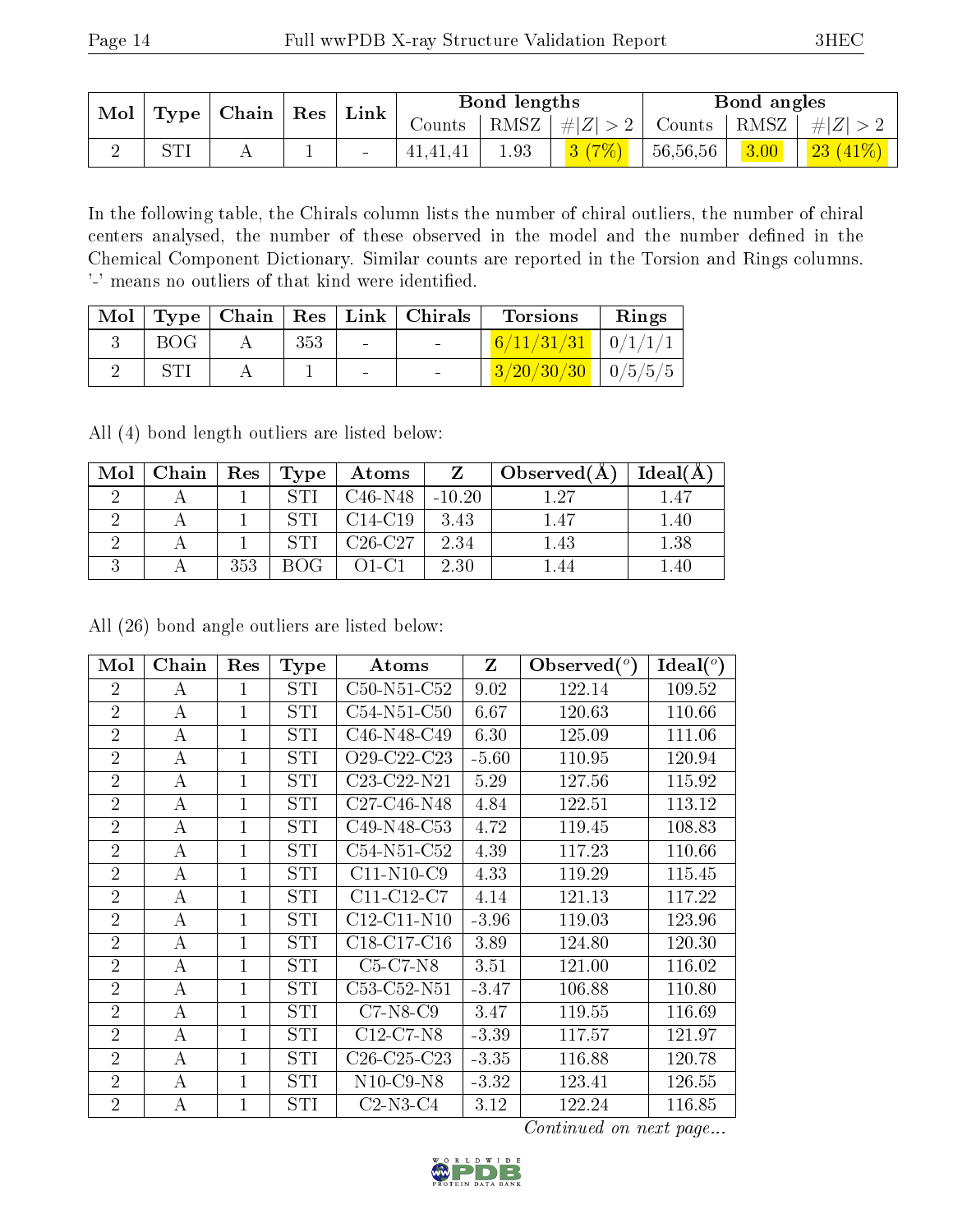| Mol                         | Chain | Res | Type       | Atoms                                             | Z       | Observed $(°)$ | Ideal $(°)$ |
|-----------------------------|-------|-----|------------|---------------------------------------------------|---------|----------------|-------------|
| 2                           | А     |     | <b>STI</b> | C17-C16-C15                                       | $-3.11$ | 115.96         | 119.65      |
| 2                           | А     |     | <b>STI</b> | C <sub>29</sub> -C <sub>28</sub> -C <sub>27</sub> | $-3.00$ | 116.90         | 121.03      |
| 3                           | А     | 353 | <b>BOG</b> | $C6-C5-C4$                                        | 2.96    | 119.95         | 113.00      |
| 3                           | А     | 353 | <b>BOG</b> | $O1-C1-C2$                                        | 2.57    | 112.32         | 108.30      |
| 3                           | А     | 353 | <b>BOG</b> | $O5-C1-C2$                                        | $-2.51$ | 105.03         | 110.35      |
| 2                           | А     |     | <b>STI</b> | C14-N13-C9                                        | $-2.49$ | 122.09         | 129.60      |
| $\mathcal{D}_{\mathcal{A}}$ | А     |     | <b>STI</b> | C <sub>28</sub> -C <sub>29</sub> -C <sub>23</sub> | 2.33    | 123.48         | 120.78      |

There are no chirality outliers.

| $\operatorname{Mol}$        | Chain | Res          | Type       | Atoms                                                                                                    |
|-----------------------------|-------|--------------|------------|----------------------------------------------------------------------------------------------------------|
| 3                           | А     | 353          | <b>BOG</b> | $C2'$ - $C1'$ - $O1$ - $C1$                                                                              |
| 3                           | А     | 353          | <b>BOG</b> | C4-C5-C6-O6                                                                                              |
| 3                           | A     | 353          | <b>BOG</b> | O5-C5-C6-O6                                                                                              |
| $\mathcal{D}_{\mathcal{A}}$ | A     | 1            | <b>STI</b> | C27-C46-N48-C53                                                                                          |
| 3                           | А     | 353          | <b>BOG</b> | $C2$ <sup>'</sup> -C <sub>3</sub> <sup>'</sup> -C <sub>4</sub> <sup>'</sup> -C <sub>5</sub> <sup>'</sup> |
| 3                           | A     | 353          | <b>BOG</b> | $\overline{C5'$ - $C6'$ - $\overline{C7'}$ - $C8'$                                                       |
| 3                           | А     | 353          | <b>BOG</b> | $C1'$ - $C2'$ - $C3'$ - $C4'$                                                                            |
| $\mathcal{D}_{\mathcal{A}}$ | А     | $\mathbf{1}$ | <b>STI</b> | C19-C14-N13-C9                                                                                           |
| 2                           |       | 1            | <b>STI</b> | C15-C14-N13-C9                                                                                           |

All (9) torsion outliers are listed below:

There are no ring outliers.

2 monomers are involved in 10 short contacts:

|  |  | Mol   Chain   Res   Type   Clashes   Symm-Clashes |
|--|--|---------------------------------------------------|
|  |  |                                                   |
|  |  |                                                   |

The following is a two-dimensional graphical depiction of Mogul quality analysis of bond lengths, bond angles, torsion angles, and ring geometry for all instances of the Ligand of Interest. In addition, ligands with molecular weight > 250 and outliers as shown on the validation Tables will also be included. For torsion angles, if less then 5% of the Mogul distribution of torsion angles is within 10 degrees of the torsion angle in question, then that torsion angle is considered an outlier. Any bond that is central to one or more torsion angles identified as an outlier by Mogul will be highlighted in the graph. For rings, the root-mean-square deviation (RMSD) between the ring in question and similar rings identified by Mogul is calculated over all ring torsion angles. If the average RMSD is greater than 60 degrees and the minimal RMSD between the ring in question and any Mogul-identified rings is also greater than 60 degrees, then that ring is considered an outlier. The outliers are highlighted in purple. The color gray indicates Mogul did not find sufficient equivalents in the CSD to analyse the geometry.

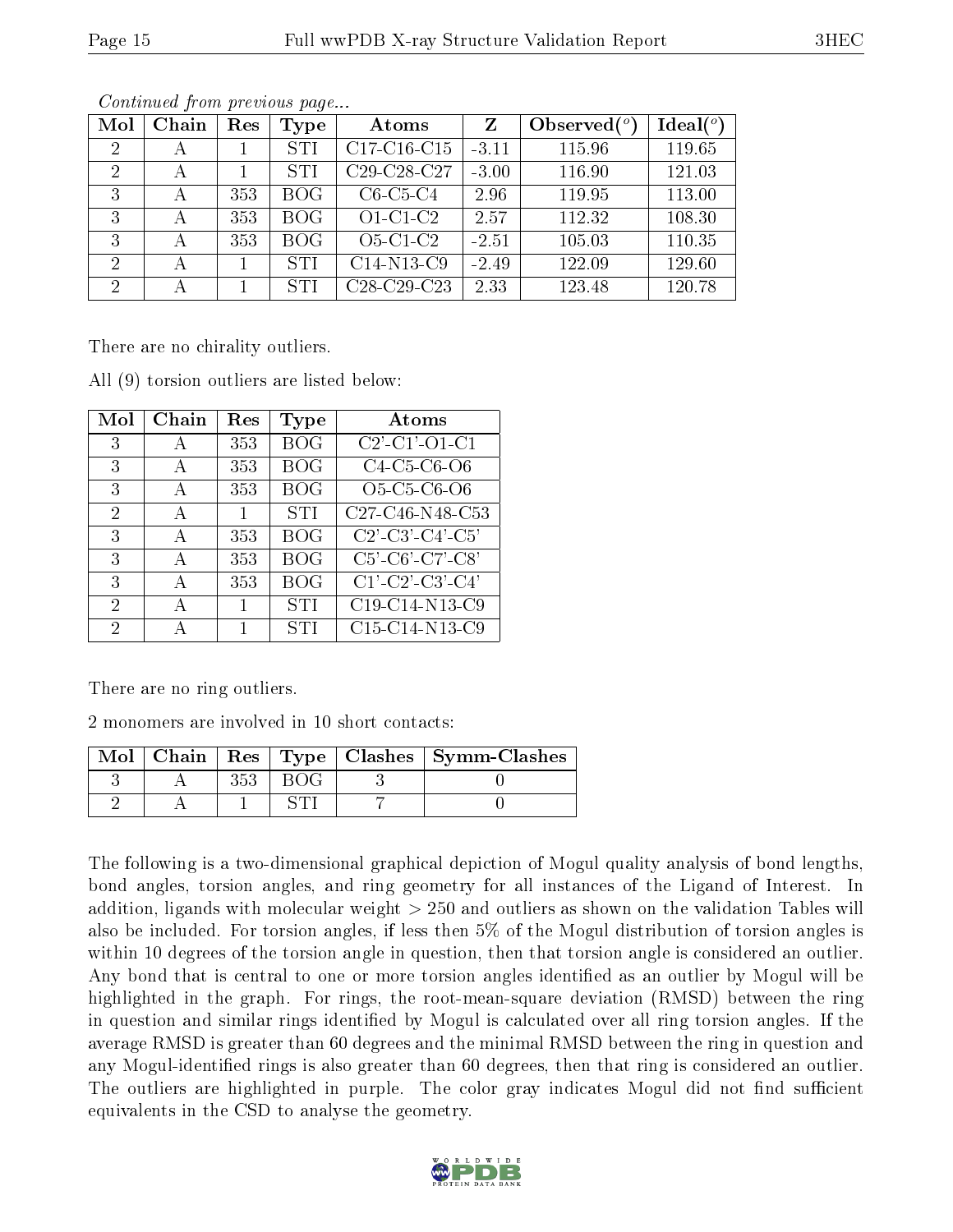

### 5.7 [O](https://www.wwpdb.org/validation/2017/XrayValidationReportHelp#nonstandard_residues_and_ligands)ther polymers (i)

There are no such residues in this entry.

### 5.8 Polymer linkage issues (i)

There are no chain breaks in this entry.

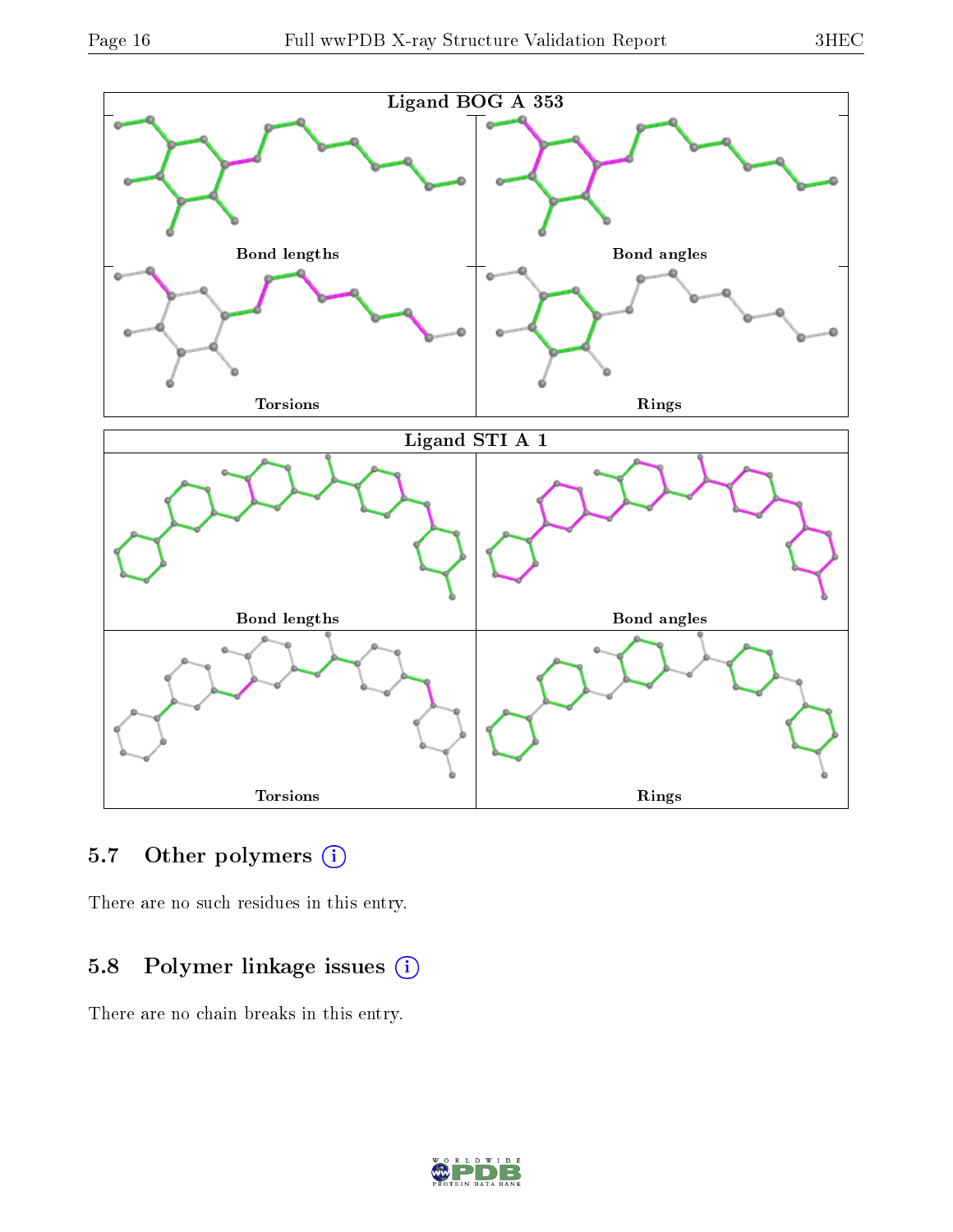### 6 Fit of model and data  $\left( \cdot \right)$

### 6.1 Protein, DNA and RNA chains (i)

In the following table, the column labelled  $#RSRZ>2'$  contains the number (and percentage) of RSRZ outliers, followed by percent RSRZ outliers for the chain as percentile scores relative to all X-ray entries and entries of similar resolution. The OWAB column contains the minimum, median,  $95<sup>th</sup>$  percentile and maximum values of the occupancy-weighted average B-factor per residue. The column labelled  $Q < 0.9$  lists the number of (and percentage) of residues with an average occupancy less than 0.9.

|  | $\mid$ Mol $\mid$ Chain $\mid$ Analysed $\mid$ <rsrz> <math>\mid</math></rsrz> | $\#RSRZ>2$ $\Box$ OWAB(Å <sup>2</sup> ) $\Box$ Q<0.9 |  |  |                                                                                                 |  |
|--|--------------------------------------------------------------------------------|------------------------------------------------------|--|--|-------------------------------------------------------------------------------------------------|--|
|  | $\mid 329/348~(94\%) \mid -0.26$                                               |                                                      |  |  | $\begin{array}{ c c c c c c c c } \hline 8 & 2\% & 59 & 62 & 18, 38, 58, 72 \hline \end{array}$ |  |

All (8) RSRZ outliers are listed below:

| Mol | Chain | Res    | Type                    | $\bf RSRZ$ |
|-----|-------|--------|-------------------------|------------|
| 1   | А     | 262[A] | LEU                     | 3.5        |
| 1   | А     | 266    | PRO                     | 2.9        |
| 1   | А     | 268    | MET                     | 2.7        |
| 1   |       | 169    | PHE                     | 2.6        |
| 1   | А     | 265    | $\overline{\text{MET}}$ | 2.5        |
| 1   |       | 31     | <b>GLY</b>              | 2.5        |
| 1   |       | 13     | LEU                     | 2.4        |
|     |       | 200    | TYR                     | 2.2        |

#### 6.2 Non-standard residues in protein, DNA, RNA chains  $(i)$

There are no non-standard protein/DNA/RNA residues in this entry.

#### 6.3 Carbohydrates (i)

There are no monosaccharides in this entry.

#### 6.4 Ligands  $(i)$

In the following table, the Atoms column lists the number of modelled atoms in the group and the number defined in the chemical component dictionary. The B-factors column lists the minimum, median,  $95<sup>th</sup>$  percentile and maximum values of B factors of atoms in the group. The column labelled  $Q< 0.9$ ' lists the number of atoms with occupancy less than 0.9.

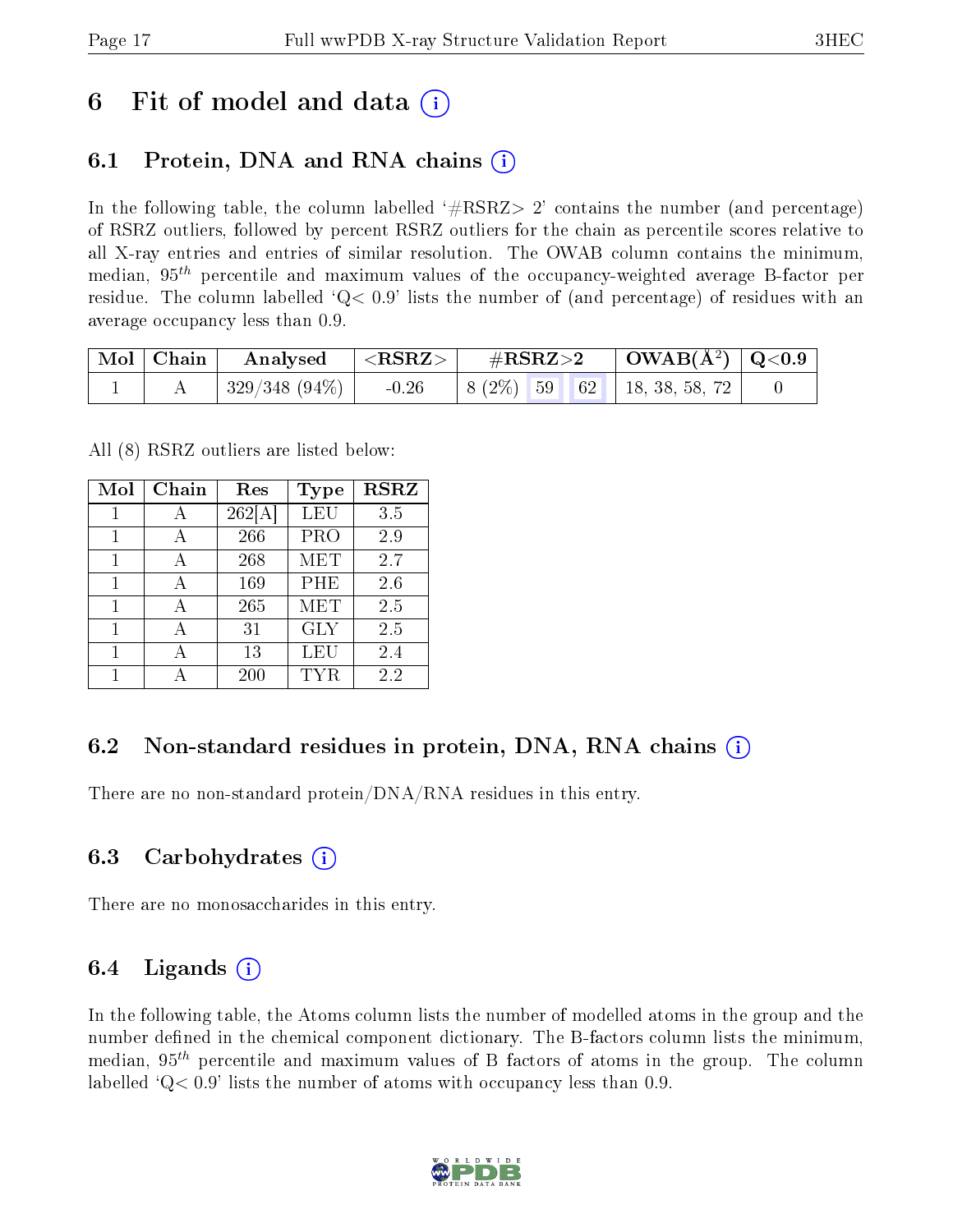| Mol | $\mid$ Type $\mid$ |     |       |      |      | $\vert$ Chain $\vert$ Res $\vert$ Atoms $\vert$ RSCC $\vert$ RSR $\vert$ B-factors(A <sup>2</sup> ) $\vert$ Q<0.9 |  |
|-----|--------------------|-----|-------|------|------|-------------------------------------------------------------------------------------------------------------------|--|
|     |                    |     | 37/37 | 0.88 | 0.20 | 37,44,53,54                                                                                                       |  |
|     | BOG                | 353 | 20/20 | 0.90 | 0.18 | 47,52,54,54                                                                                                       |  |

The following is a graphical depiction of the model fit to experimental electron density of all instances of the Ligand of Interest. In addition, ligands with molecular weight  $> 250$  and outliers as shown on the geometry validation Tables will also be included. Each fit is shown from different orientation to approximate a three-dimensional view.